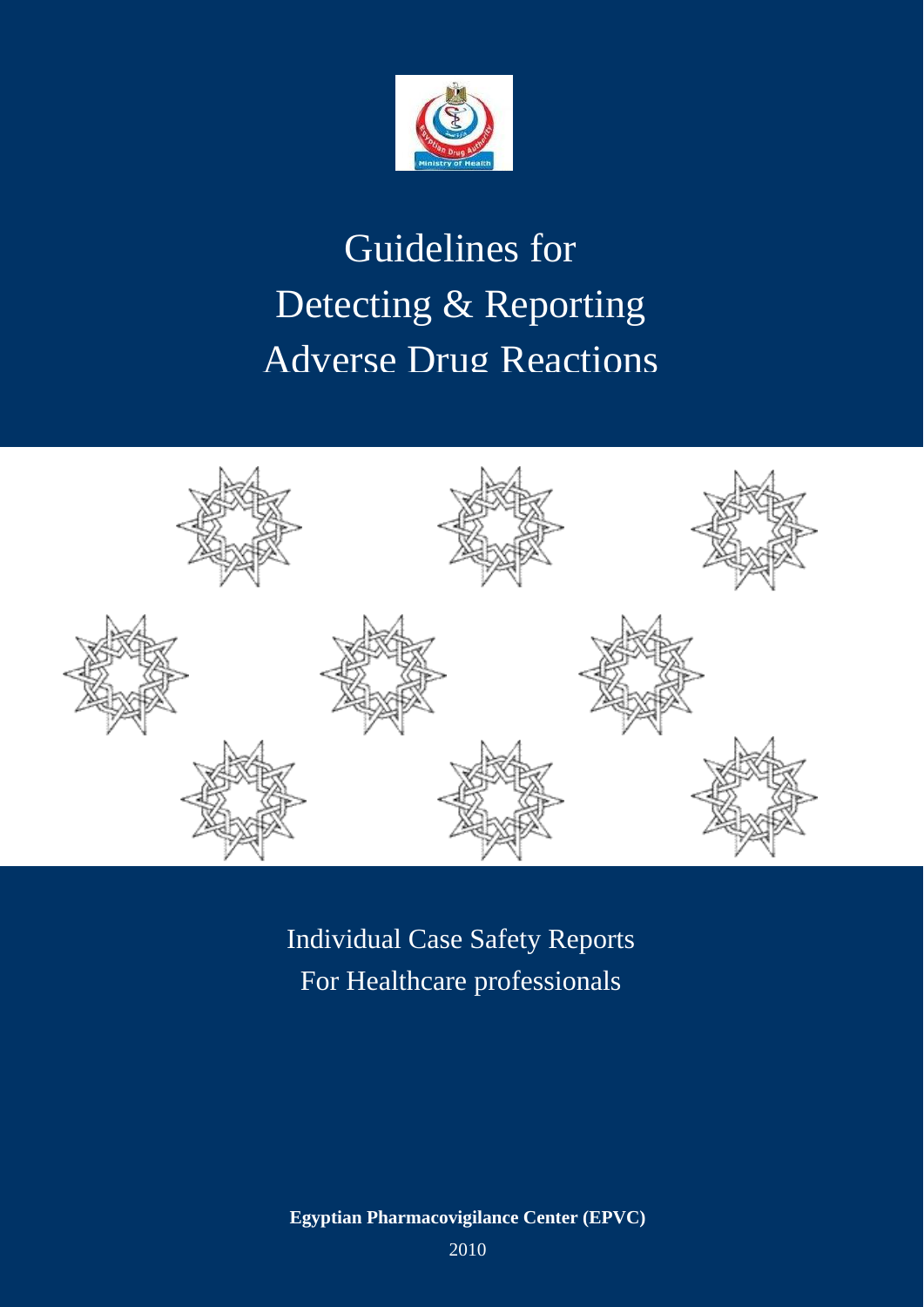# Guidelines for Detecting & Reporting Adverse Drug Reactions

Individual Case Safety Reports For Healthcare professionals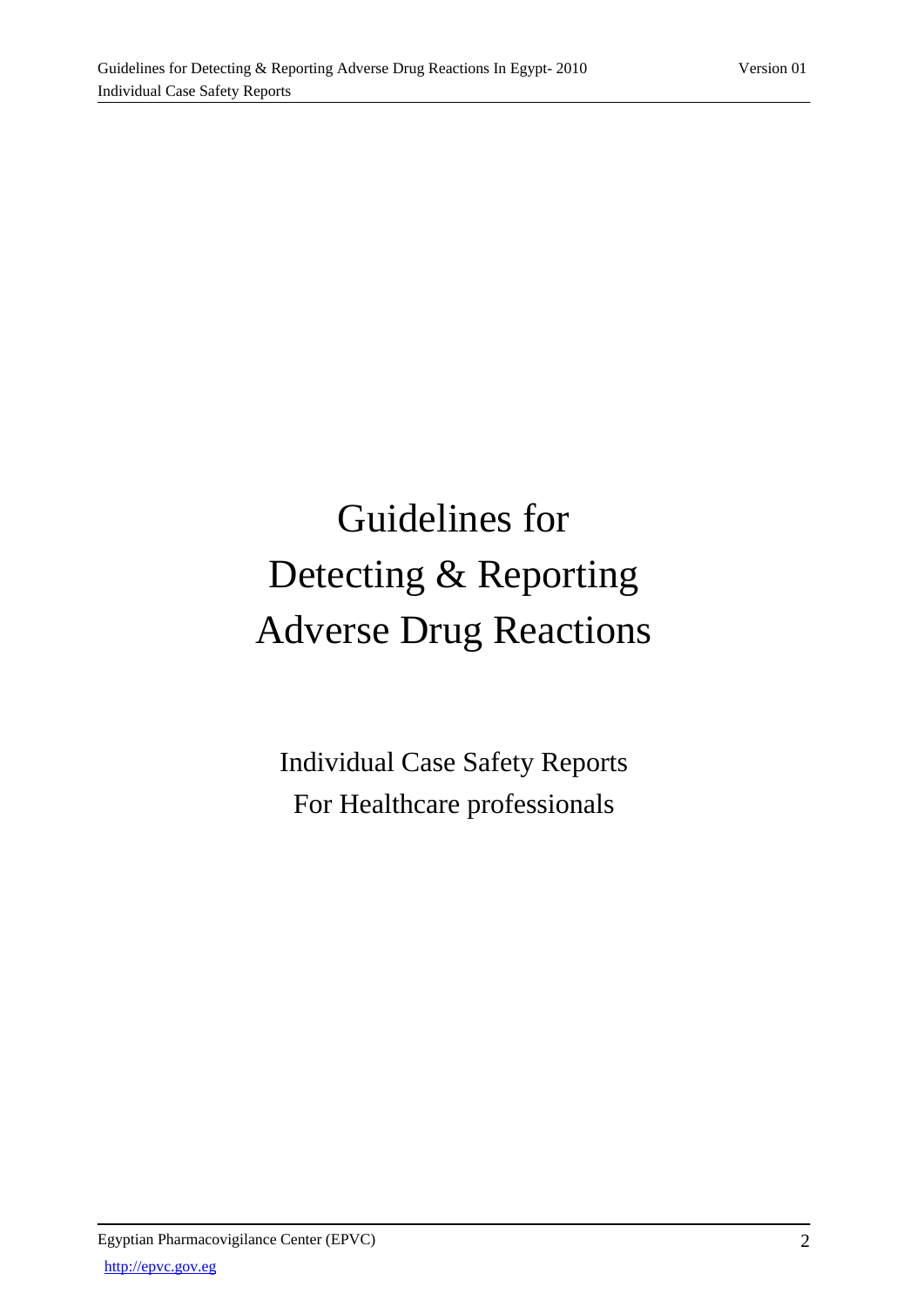This Guideline for the Egyptian Pharmacovigilance System has been developed to complement and support the efforts of orienting all healthcare professionals on the important concept of Pharmacovigilance. It gives an overview of what Pharmacovigilance is, how to detect and classify ADR's. It also describes the reporting system to the Egyptian Pharmacovigilance Centre in the context of the Individual Case Safety Reports (ICSR). The reporting requirements stated in this guideline are based mainly on the guidelines of International Conference for Harmonization (ICH), the European Medicine Evaluation Agency (EMEA) and the United States Food and Drug Administration (FDA).

Its ultimate goal is to enhance efforts in ensuring that safe, efficacious, and quality medicines are made available for all Egyptians.

All healthcare professionals are encouraged to actively participate in Pharmacovigilance and to report all suspected adverse drug reactions to help safeguard the patients' health.

## **Contributors**

## **Dr. Rehab O. Deghedy**

P.A. of Assistant Minister of Pharmaceutical Affairs

## **Dr. Hadir M. Ahmed**

Team leader of The Egyptian Pharmacovigilance center

# **Revised by: Dr / Amr A. Saad**  Head of The Egyptian Pharmacovigilance center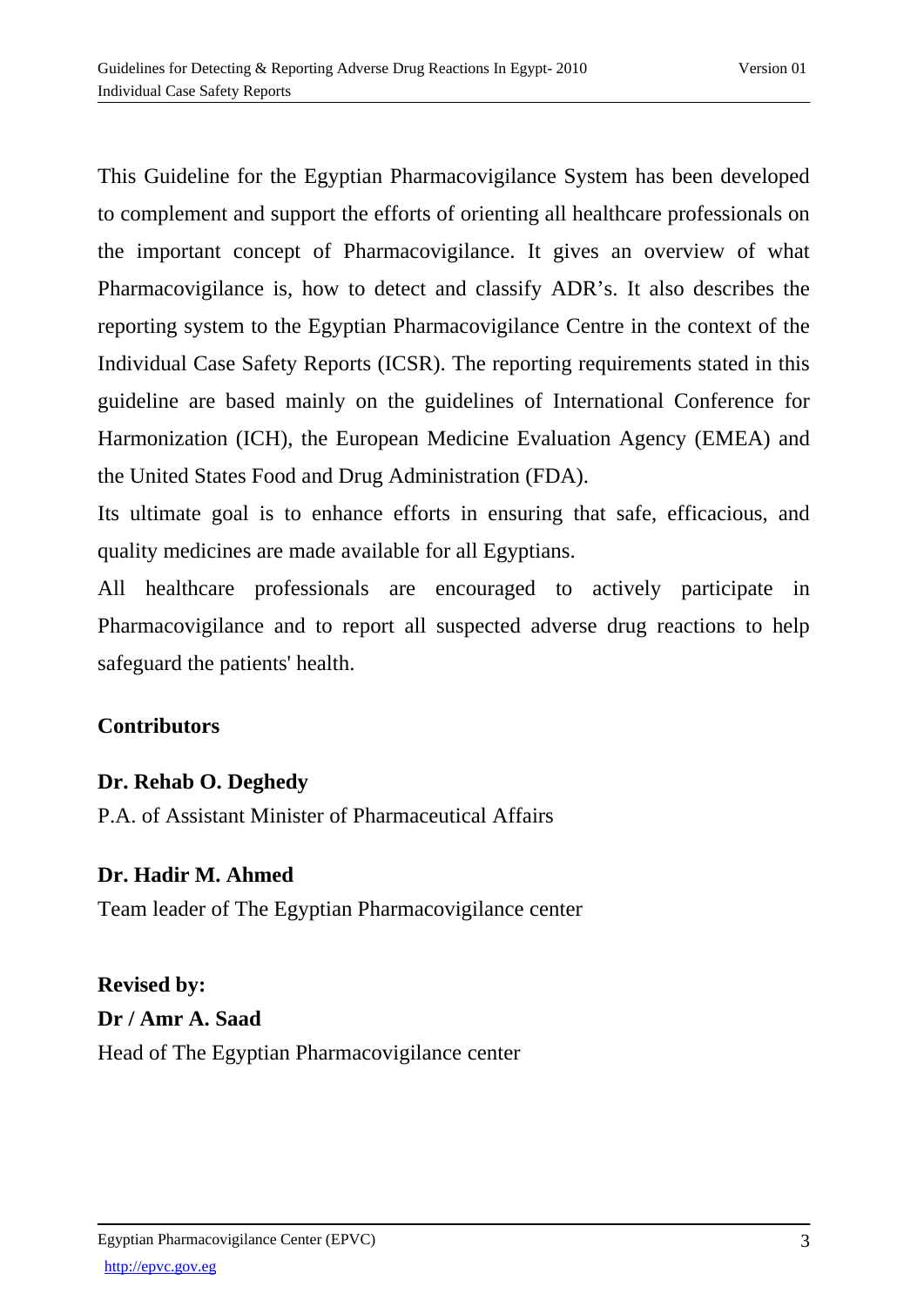# **Table of contents**

| What are the benefits of these reports for the patients and the health care providers? 15 |  |
|-------------------------------------------------------------------------------------------|--|
|                                                                                           |  |
|                                                                                           |  |
|                                                                                           |  |
|                                                                                           |  |
|                                                                                           |  |
|                                                                                           |  |
|                                                                                           |  |
|                                                                                           |  |
|                                                                                           |  |
|                                                                                           |  |
|                                                                                           |  |
|                                                                                           |  |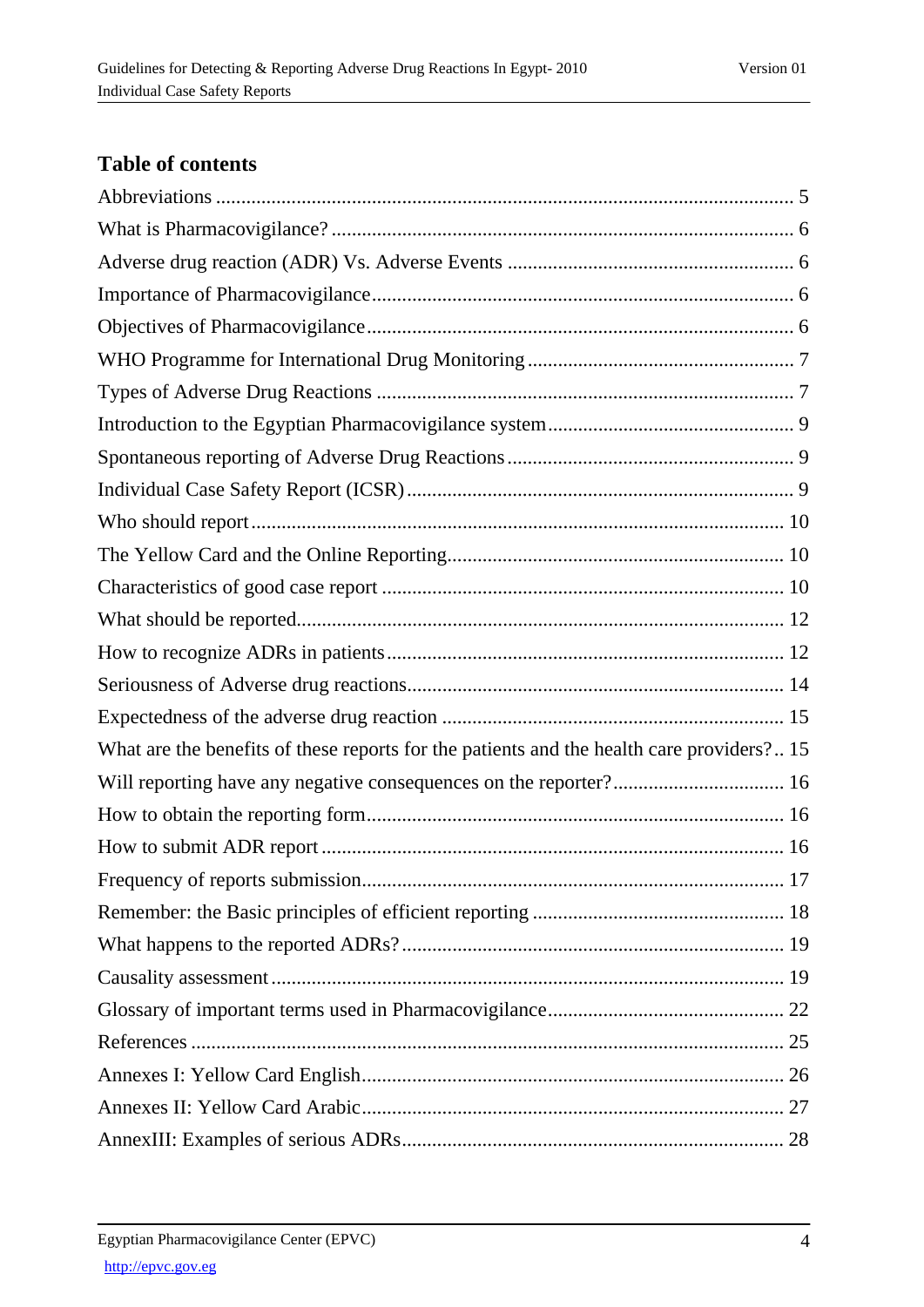## **Abbreviations**

| <b>ADR</b>   | <b>Adverse Drug Reaction</b>                                       |
|--------------|--------------------------------------------------------------------|
| <b>CAPA</b>  | <b>Central Administration of Pharmaceutical Affairs</b>            |
| <b>CIOMs</b> | <b>Council for International Organizations of Medical Sciences</b> |
| <b>EDA</b>   | <b>Egyptian Drug Authority</b>                                     |
| <b>EPVC</b>  | <b>Egyptian Pharmacovigilance Centre</b>                           |
| <b>ICSR</b>  | <b>Individual Case Safety Report</b>                               |
| <b>MAH</b>   | <b>Marketing Authorization Holder</b>                              |
| <b>MOH</b>   | Ministry of Health                                                 |
| <b>PSUR</b>  | Periodic Safety Update Report                                      |
| PV           | Pharmacovigilance                                                  |
| <b>SPC</b>   | <b>Summary of Product Characteristics</b>                          |
| <b>UMC</b>   | <b>Uppsala Monitoring Centre</b>                                   |
| <b>WHO</b>   | World Health Organization                                          |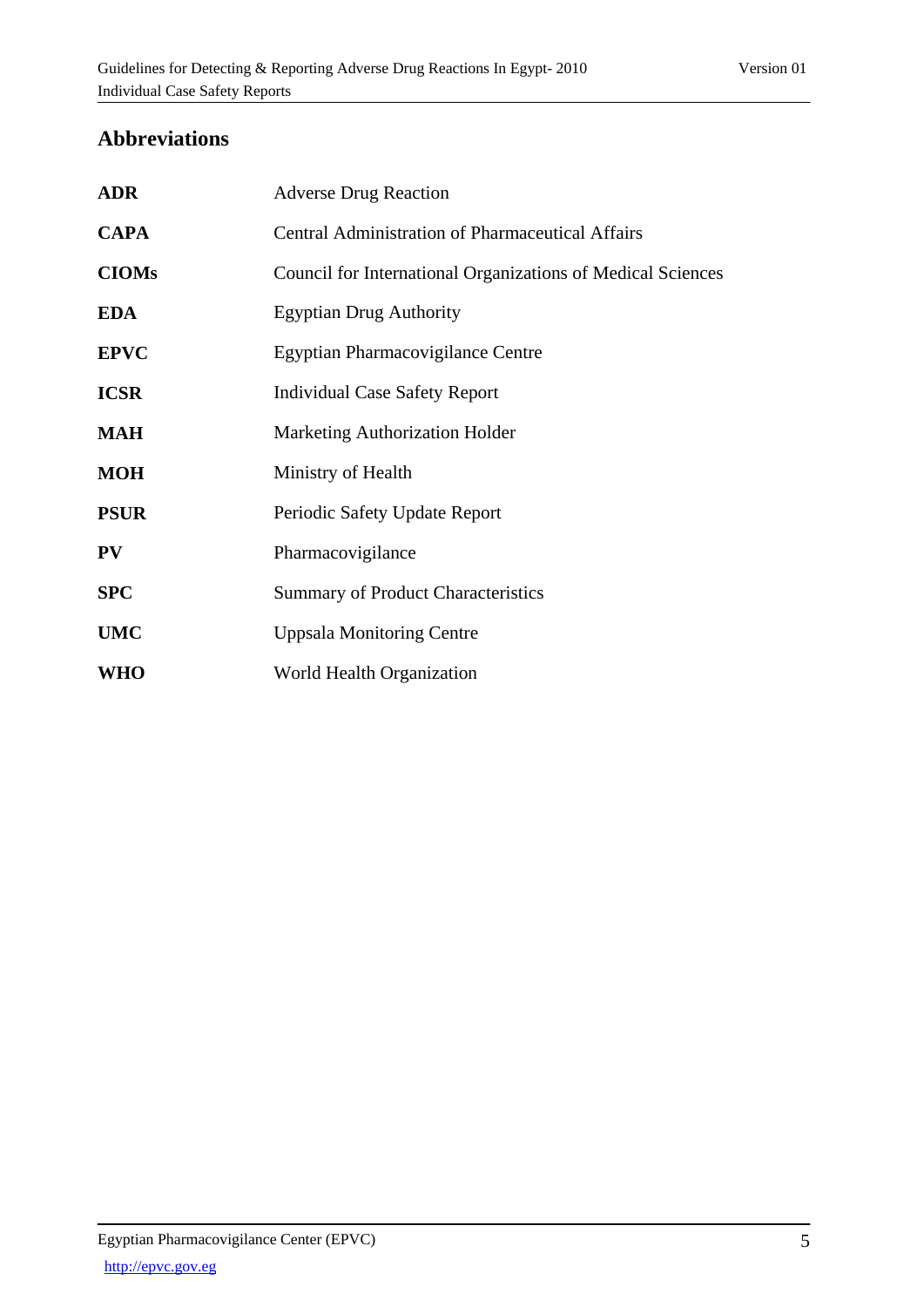## **What is Pharmacovigilance?**

According to the WHO, Pharmacovigilance is the science and activities relating to the detection, assessment, understanding and prevention of adverse effects or any other medicinerelated problem.

## **Adverse drug reaction (ADR) Vs. Adverse Events**

Adverse drug reaction is a response which is noxious and unintended, and which occurs at doses normally used in humans for the prophylaxis, diagnosis, or therapy of disease, or for the modification of physiological function.

Adverse Event is any untoward medical occurrence that may present during treatment with a pharmaceutical product but which does not necessarily have a causal relationship with this medicinal product.

An adverse drug reaction, is distinguished from the adverse event by; the former has a suspicion of a causal relationship between the medicinal product and the reaction, i.e. judged as being at least possibly related to the reaction by the reporting or the reviewing health professional, while the adverse event does not necessarily have such causal relationship.

## **Importance of Pharmacovigilance**

The information collected during the pre-marketing phase is incomplete with regard to adverse drug reactions and this is mainly because:

- Patients used in clinical trials are limited in number and are not representative to the public at large. In addition, the conditions of use of medicines differ from those in clinical practice and the duration is limited.
- Information about rare but serious adverse reactions, chronic toxicity, use in special groups (such as children, the elderly or pregnant women) or drug interactions is often incomplete. Therefore, post-marketing surveillance is important to permit detection of less common but sometimes very serious ADRs

Thus, post-marketing surveillance is important to permit detection of less common, but sometimes very serious ADRs.

Therefore health professionals worldwide should report on ADRs as it can save lives of their patients and others.

## **Objectives of Pharmacovigilance**

- To improve patient care and safety in relation to the use of medicines, and all medical and paramedical interventions.
- To improve public health and safety in relation to the use of medicines.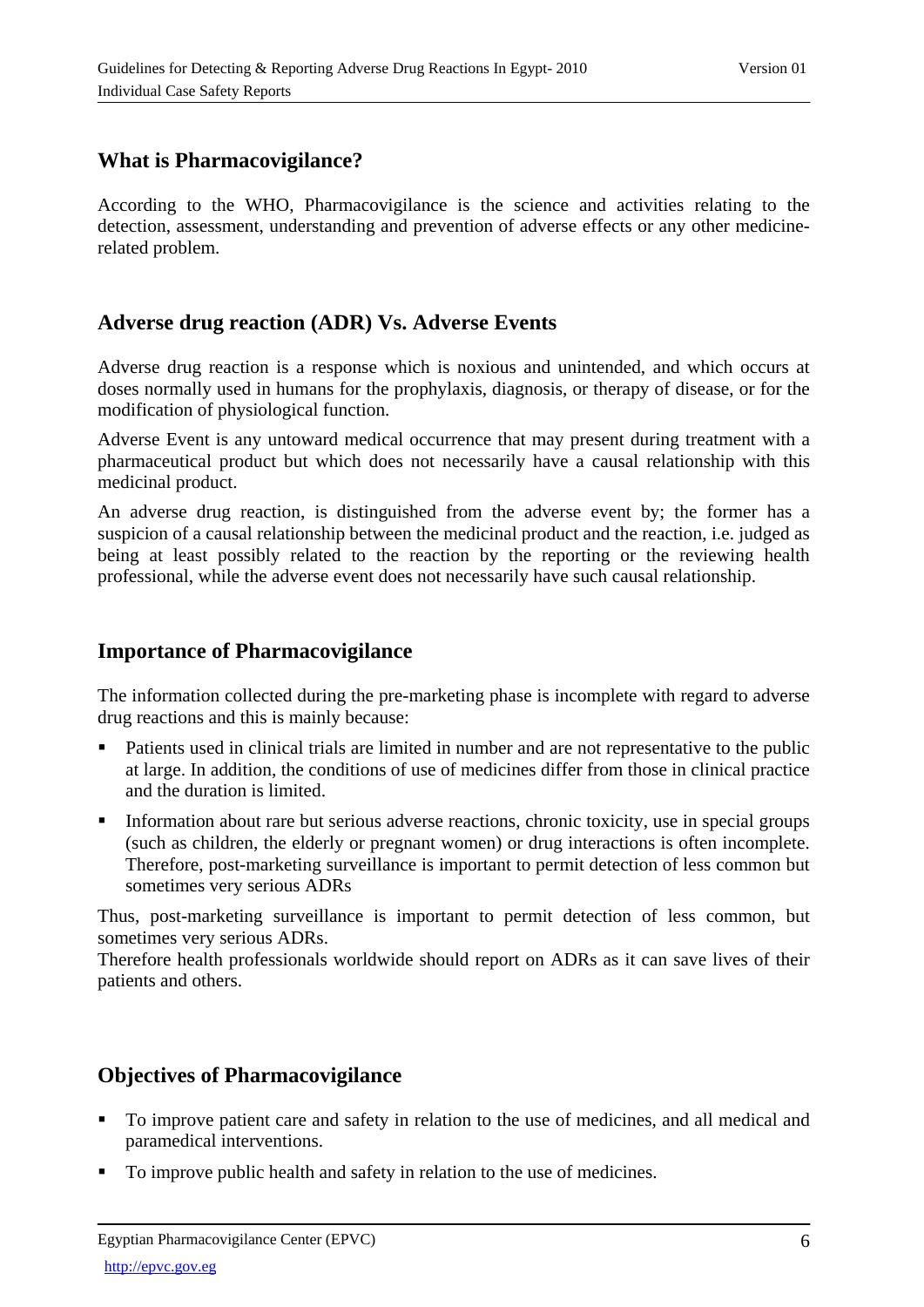- To Detect problems related to the use of medicines and communicate the findings in a timely manner,
- To contribute to the assessment of benefit, harm, effectiveness and risk of medicines, encouraging their safe, rational and more effective (including cost-effective) use.
- Encourage the safe, rational and more effective (including cost effective) use of medicines,
- To promote understanding, education and clinical training in pharmacovigilance and its effective communication to health professionals and the public.

## **WHO Programme for International Drug Monitoring**

As a means of pooling existing data on ADRs, WHO's Programme for International Drug Monitoring was started in 1968. Initially a pilot project in 10 countries with established national reporting systems for ADRs, the network has since expanded significantly as more countries worldwide developed national Pharmacovigilance centers for the recording of ADRs. Currently, many countries participate in the programme, which is coordinated by WHO together with its collaborating centre in Uppsala, Sweden (UMC). The collaborating centre is responsible for maintaining the global ADR database, Vigibase.

The WHO Collaborating Centre analyses the reports in the database to:

- Identify early warning signals of serious adverse reactions to medicines;
- Evaluate the hazard;
- Undertake research into the mechanisms of action to aid the development of safer and more effective medicines.

Through an advisory committee, WHO plays an important role in the provision of expert advice on all matters relating to the safety of medicines. The Committee also exists to facilitate consistent policies and action among member countries and to advise those who may be concerned about action taken in another country.

## **Types of Adverse Drug Reactions**

**Type A effects** 

Augmented pharmacologic effects - dose dependent and predictable (medicine actions) are those which are due to (exaggerated) pharmacological effects. Type A effects tend to be fairly common, dose related (i.e. more frequent or severe with higher doses) and may often be avoided by using doses which are appropriate to the individual patient. Such effects can usually be reproduced and studied experimentally and are often already identified before marketing.

**Type B effects** 

Bizarre effects (or idiosyncratic) - dose independent and unpredictable (Patient reactions) characteristically occur in only a minority of patients and display little or no dose relationship. They are generally rare and unpredictable, and may be serious and are notoriously difficult to study. Type B effects are either immunological or nonimmunological and occur only in patients, with - often unknown - predisposing conditions. Immunological reactions may range from rashes, anaphylaxis, vasculitis, inflammatory organ injury, to highly specific autoimmune syndromes. Also non-immunological Type B

Egyptian Pharmacovigilance Center (EPVC)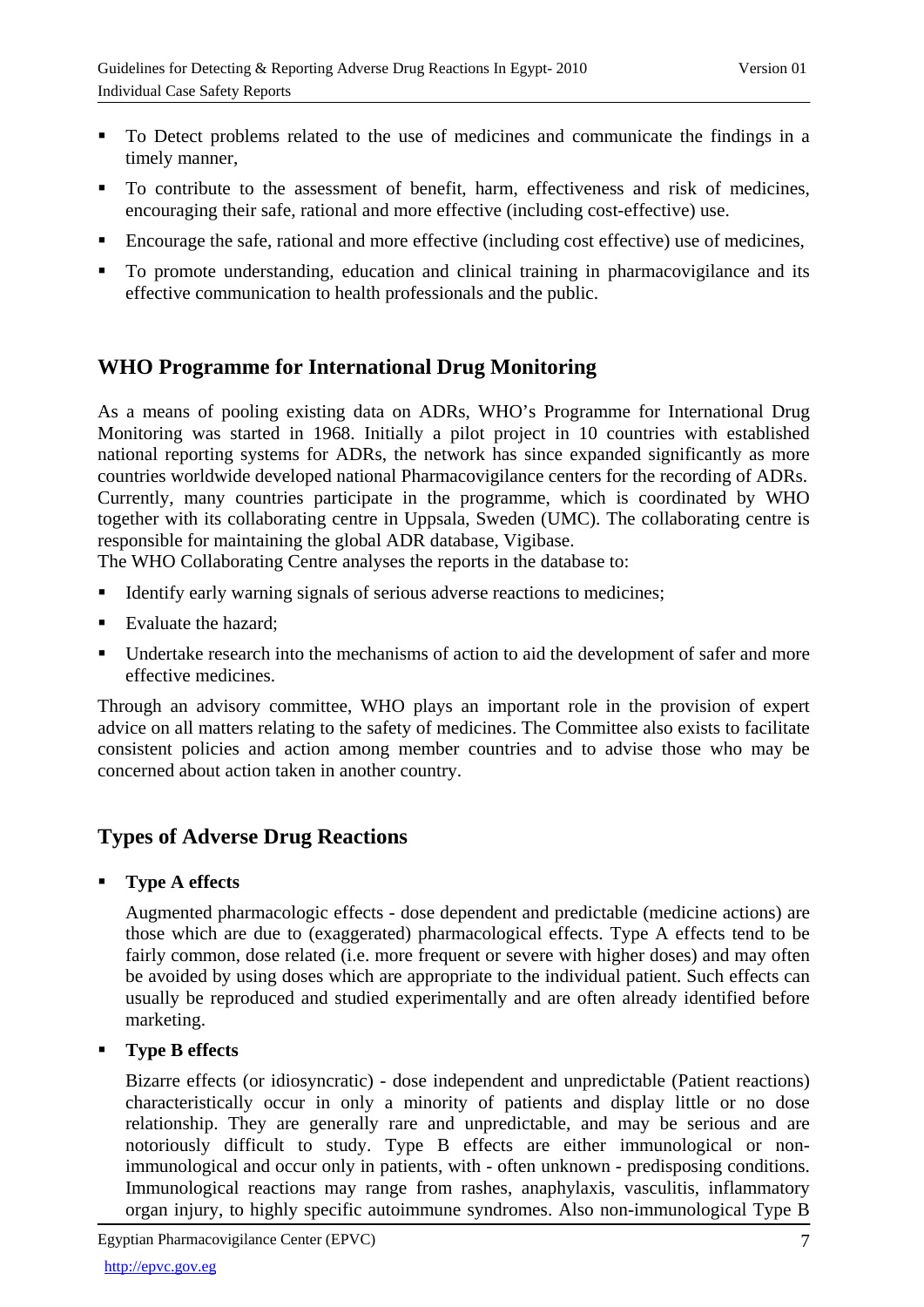effects occur in a minority of predisposed, intolerant, patients, e.g. because of an inborn error of metabolism or acquired deficiency in a certain enzyme, resulting in an abnormal metabolic pathway or accumulation of a toxic metabolite. Examples are chloramphenicol aplastic anaemia and isoniazid hepatitis.

## **Type C effects**

Chronic effects refer to situations where the use of a medicine, often for unknown reasons, increases the frequency of a "spontaneous" disease. Type C effects may be both serious and common (and include malignant tumours) and may have pronounced effects on public health. Type C effects may be coincidental and often concern long term effects; there is often no suggestive time relationship and the connection may be very difficult to prove.

## **Type D effects**

Delayed effects (dose independent) Carcinogenicity (e.g., immunosuppressants) Teratogenicity (e.g., fetal hydantoin syndrome)

## **Type E effects**

End-of-treatment effects

**Type F effects** 

Failure of therapy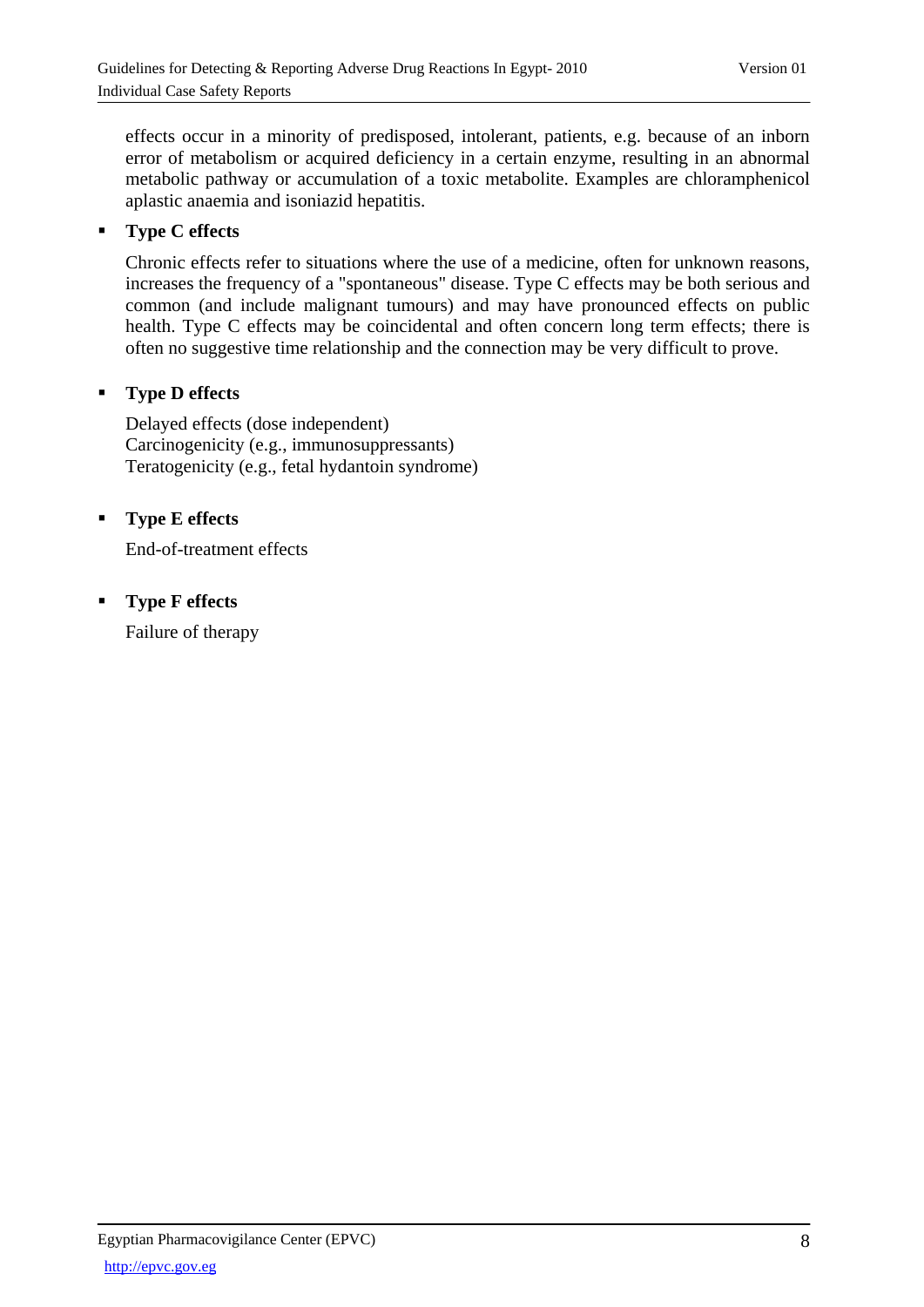## **Introduction to the Egyptian Pharmacovigilance system**

An Egyptian Pharmacovigilance Center (EPVC) has been established in the Egyptian Drug Authority (EDA), Ministry of Health to be responsible for the **collection** and **evaluation** of information on pharmaceutical products marketed in Egypt with particular reference to adverse reactions. Furthermore, EPVC is taking all appropriate measures to:

- a) Encourage physicians and other healthcare professionals to report the suspected adverse reactions to EPVC and
- b) Oblige marketing authorization holders to systematically collect information on risks related to their medical products and to transmit them to EPVC.
- c) Provide information to end-users through adverse drug reaction news bulletins, drug alerts and seminars.

EPVC is handling these pharmacovigilance data in a way, which is compatible with the procedures undertaken by WHO Collaborating Center for International Drug Monitoring in order that pertinent data may be transferred between EPVC and WHO center.

The following summarize the spontaneous reporting system procedure:

- A healthcare professional or marketing authorization holder reports a suspected adverse drug reaction related to one or more pharmaceutical products, to The Egyptian pharmacovigilance center (EPVC). Reports are made in writing (e.g. using report forms), electronically, or by any other approved way.
- Reports are collected, collated, and validated by the pharmacovigilance centre and are usually entered into a database. Serious reactions are handled with the highest priority.
- The database is used to identify potential signals and analyze data in order to clarify risk factors, apparent changes in reporting profiles etc.

## **Spontaneous reporting of Adverse Drug Reactions**

The Spontaneous reporting structure is the **voluntary** and the most common way through which the regulatory bodies collect ADR information for medicines once they are on the market.

In Egypt the Yellow Card (a reporting form described below) is used by EPVC to collect information on ADRs from healthcare professionals and members of the public. Each yellow card concerns an Individual Case experienced ADRs, thus it is also called Individual Case Safety Report (ICSR).

## **Individual Case Safety Report (ICSR)**

A document providing the most complete information related to an individual case at a certain point of time. An individual case is the information provided by a primary reporter to describe suspected adverse reaction(s) related to the administration of one or more medicinal products to an individual patient at a particular point of time.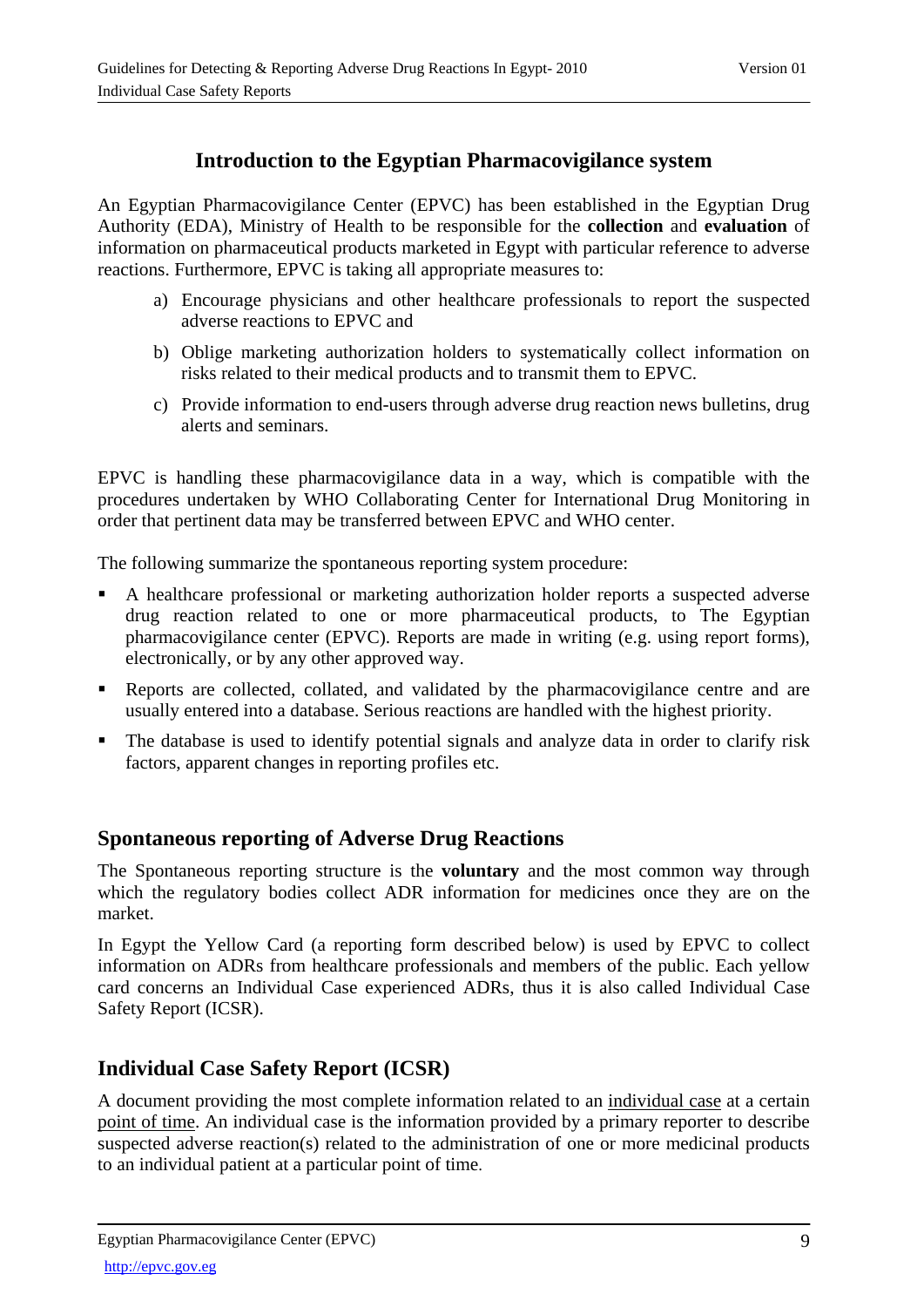## **Who should report**

*Healthcare Professionals* are the preferred source of information in pharmacovigilance, for example physicians, family practitioners, medical specialists, and dentists.

*Nurses* and other health workers may also administer medicines and should report relevant adverse drug reactions experienced by the patients.

*Pharmacists* can play an important role in the stimulation of reporting and in the provision of additional information (for example, on co-medication and previous medicine use).

*Patients* & *their relatives* can also report their experienced adverse drug reactions directly to EPVC, or through their healthcare professionals. In this case seek the patient permission to contact their healthcare professionals for additional information and data verification.

*Marketing authorization holder (MAH)*, being primarily responsible for the safety of their products, they are obligated to report **serious** adverse drug reactions they receive about their products to EPVC. While the Non-serious ADRs should be included in the periodic safety update report (PSURs).

## **It is important to appreciate**

**Firstly**, that EPVC database for ICSRs can detect duplicate reports. Therefore, if a doctor deems it necessary to submit a report they should do so even if there is a possibility that someone else might have done the same.

**Secondly**, different people will include different information when they complete a Yellow Card, all of which is useful in creating a full picture of the reaction that has taken place.

## **The Yellow Card and the Online Reporting**

For the suspected adverse drug reaction to be reported; a unified form should be used to facilitate the reporting and to insure that the required information is included; therefore EPVC has developed this unified reporting form (attached), it was adapted from the international Yellow Card.

This yellow card is to be used by the healthcare professionals and the patients while the Marketing authorization holders (MAH) should report the ICSRs using the International CIOMs form.

In addition, for most reporting convenience, a web-based dynamic reporting module was established for the easy report completion and online submission.

## **Characteristics of good case report**

The quality of the reports is critical for appropriate evaluation of the relationship between the product and adverse reactions, thus good case reports include the following elements:

**1.** Description of the adverse reaction or disease experience, including time to onset of signs or symptoms and the seriousness of the reaction/s;

Egyptian Pharmacovigilance Center (EPVC)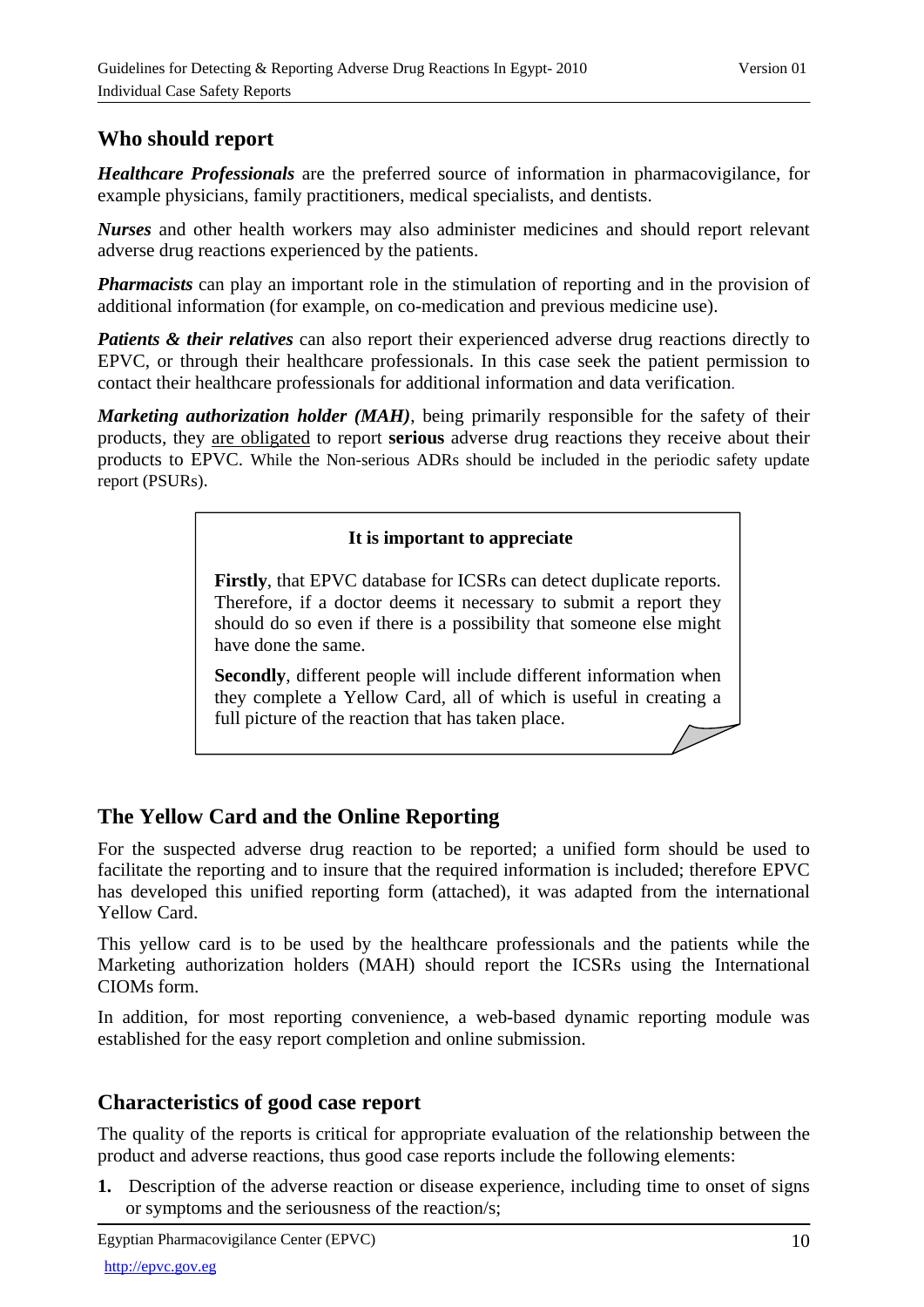- **2. Suspected** and **concomitant** medicines details (i.e., Name, concentration, dose, dosage form, rout of administration, indication for use, duration of use& batch number especially for vaccines), including over-the-counter medications, dietary supplements, and recently discontinued medications;
- **3.** Patient characteristics, including the name or initials, age, sex, weight, and baseline medical condition prior to product therapy, co-morbid conditions, use of concomitant medications, relevant family history of disease, and presence of other risk factors;
- **4.** Documentation of the diagnosis of the reactions, including methods used to make the diagnosis;
- **5.** Clinical course of the reaction and patient outcomes (e.g., hospitalization or death);
- **6.** Relevant therapeutic measures and laboratory data at baseline, during therapy, and subsequent to therapy, including blood levels, as appropriate;
- **7.** Information about response to dechallenge and rechallenge; and
- **8.** Any other relevant information (e.g., other details relating to the reaction or information on benefits received by the patient, if important to the assessment of the reaction).

The reporting form should be obtained from EPVC, and at least **four sections** should be completed to have a **valid report**. In other words these four sections are the minimum information which allows the case report to be **valid** subsequently to be entered onto the national ADR database and become available for signal generation in order to facilitate evaluation of cases.

When one or more of these information are missing, the case should be followed up in order to validate the report and complete its processing as described above.

The **four sections** to validate the individual case report (ICSR) are as follow:

#### **An identifiable patient**

## **At least 1 of the following:**

- Patient initials
- Sex
- Weight
- Age at time of reaction or date of birth

#### **Suspected medicine**

- $\div$  Name (INN and brand name)
- $\div$  Strength (concentration)
- **Example 3** Dose, Frequency
- **\*** Dosage form
- $\div$  Route of administration
- $\div$  Indication for use
- Duration of use, date started, date stopped
- Batch number (especially for vaccines)

#### **An identifiable reporter**

- Name, initials
- Address
- **↑** Contact details
- Qualification (if healthcare professional)

#### **Suspected adverse reaction**

- Description of the reaction
- $\div$  Expectedness of the reaction (in accordance with the approved product information)
- $\div$  Seriousness of the reaction
- Date the reaction started, stopped
- Outcomes attributed to adverse reaction
- Relevant tests/laboratory data (if available)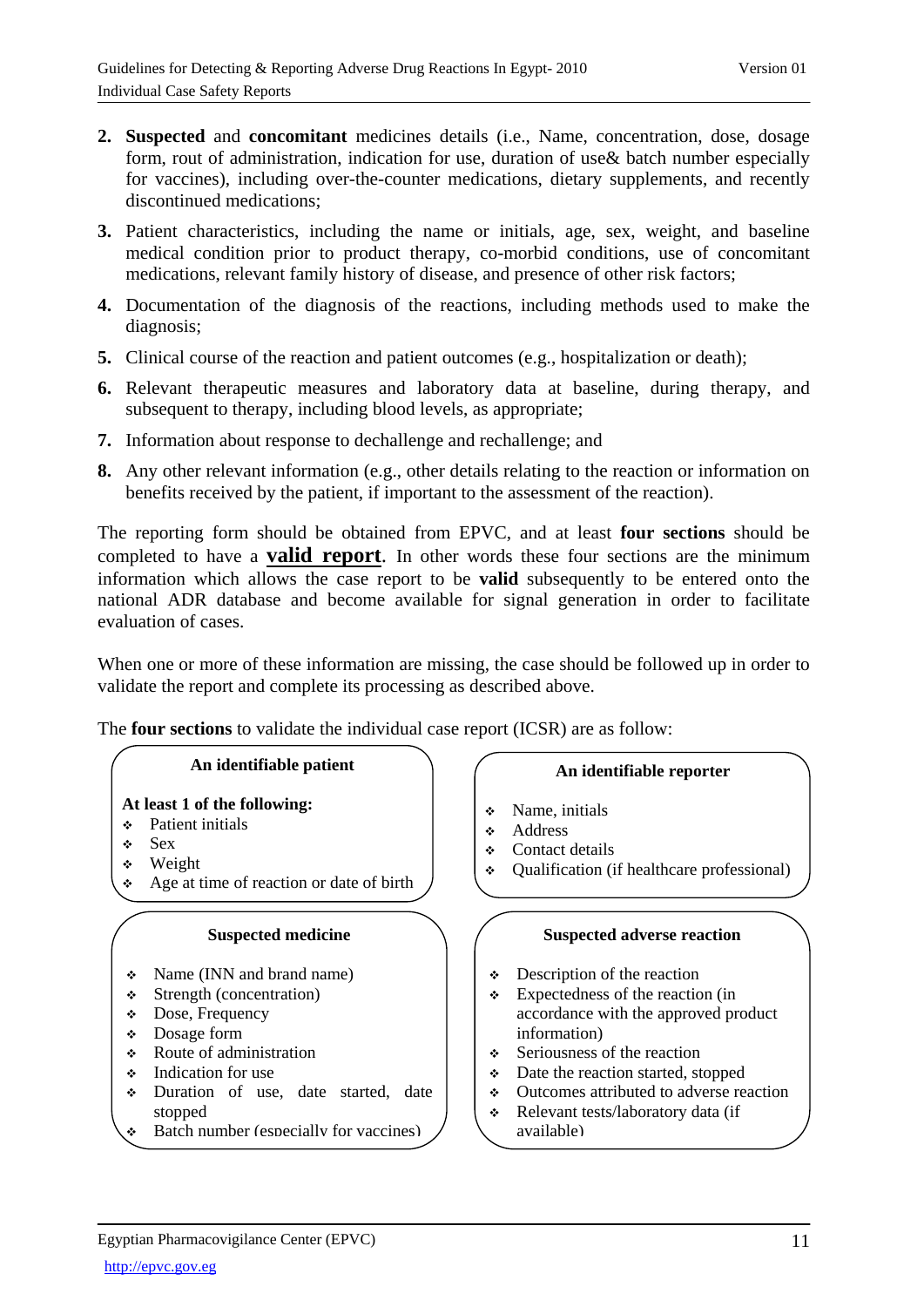## **What should be reported**

If it is suspected that a patient has experienced an ADR it should be reported using a Yellow Card. ADRs resulting from prescription medicines, herbal remedies, and OTC medications can all be reported.. Causality does not need to have been established.

- For **new medicines** report all the suspected reactions, including minor ones. (medicines are still considered "new" up to five years after marketing authorization)
- For established medicines or well-known medicines report **all serious** or unusual unexpected suspected adverse reactions, (see definition of a serious reaction, expectedness of reactions).
- Report if an **increased frequency** of a given reaction is suspected.
- Report all suspected ADRs associated with drug-drug, drug food or drug-food supplements (including herbal and complementary products) **interactions**.
- Report when suspected ADRs are associated with medicine withdrawals.
- Report ADRs occurring from overdose or **medication error**.
- Report ADRs in special fields of interest such as medicine abuse and medicine use in **pregnancy** (teratogenicity) and during lactation.
- In **children** under the age of 18, all suspected ADRs occurring, should be reported regardless of whether the medicine is licensed for use in children. Children are often not exposed to medicines during clinical trials and many medicines are used in children even if they are not licensed for this purpose. This means that monitoring of medicine safety is particularly important for this age group.

*As soon as possible Reports on all suspected adverse reactions - known or not, serious or not – are welcome and useful If there is any doubt about whether or not it is an ADR; always it is best practice to submit a report* 

## **How to recognize ADRs in patients**

ADRs are difficult and sometimes impossible to distinguish from the disease being treated since they may act through the same physiological and pathological pathways. However, the following approach is helpful in assessing possible drug-related ADRs:

- **1.** Ensure that the medicine ordered is the medicine received and actually taken by the patient at the dose advised.
- **2.** Take a proper history and do a proper examination of patient
	- A full medicine and medical history should be taken
	- An ADR should be your first differential diagnosis at all times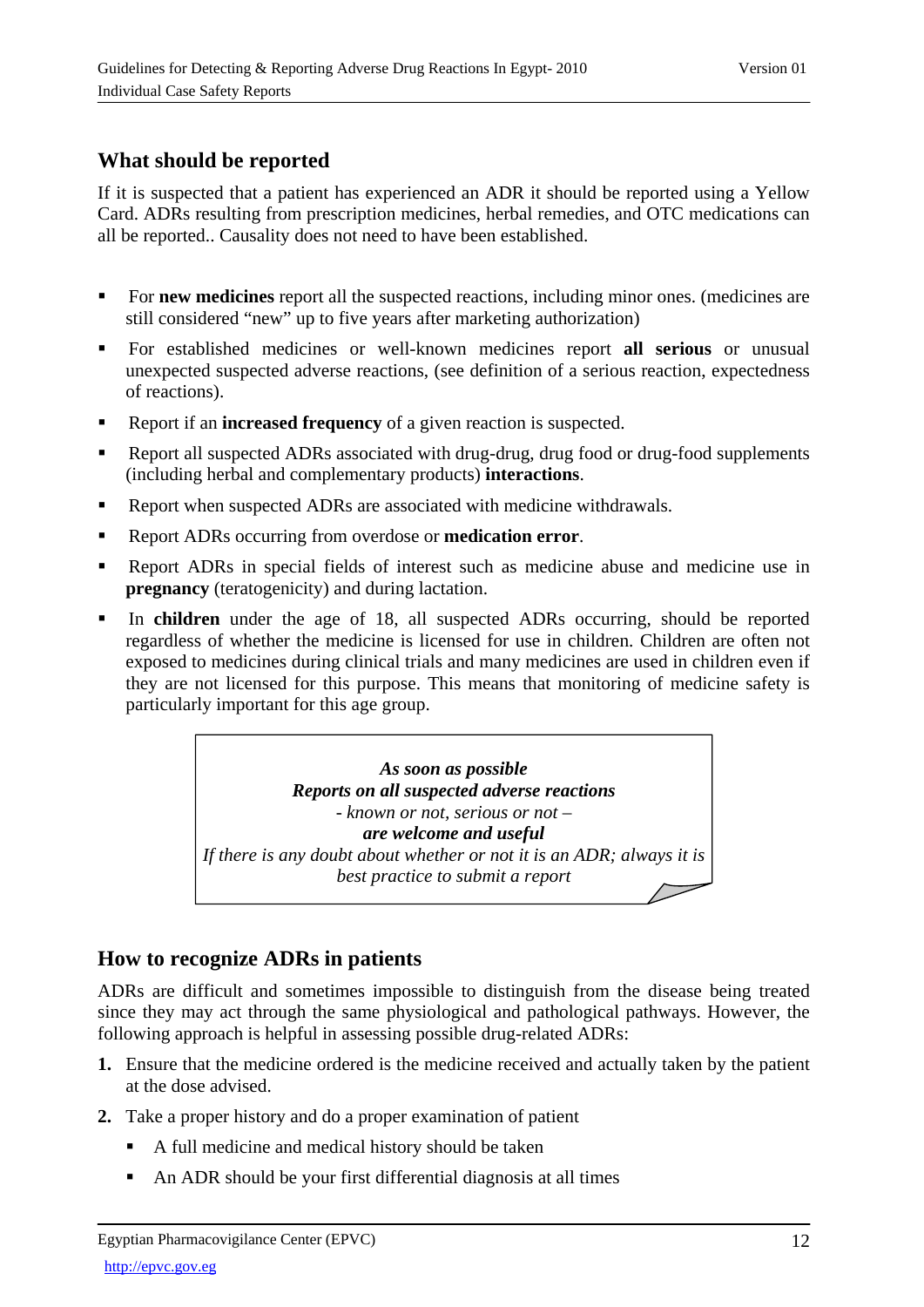- Ask if this adverse reaction can be explained by any other cause e.g. patient's underlying disease, other medicines including over-the-counter medicines or traditional medicines, toxins or foods
- It is essential that the patient is thoroughly investigated to decide what the actual cause of any new medical problem is.
- A medicine-related cause must be considered, especially when other causes do not explain the patient's condition
- **3.** Establish time relationships by answering the following question: *Did the ADR occur immediately following the medicine administration?*

Some reactions occur immediately after the medicine has been given while others take time to develop. The time from start of therapy to the time of onset of the suspected reaction must be logical.

- **4.** Carry out a thorough physical examination with appropriate laboratory investigations if necessary:
	- Remember: only a few medicines produce distinctive physical signs
	- Exceptions include fixed medicine eruptions, steroid-induced dermal atrophy, acute extra-pyramidal reactions
	- Laboratory tests are important if the medicine is considered essential in improving patient care or if the laboratory tests results will improve management of the patient.
	- Try to describe the reaction as clearly as possible- Where possible, provide an accurate diagnosis
- **5.** Effect of Dechallenge and Rechallenge should be determined
	- Dechallenge (withdrawal of the suspected medicine):

Positive dechallenge is the improvement / resolution of ADR when the suspected medicine is withdrawn in a strong, though not conclusive indication of medicineinduced reaction.

Rechallenge (re-introducing the suspected medicine after a dechallenge)

Rechallenge is only justifiable when the benefit of reintroducing the suspected medicine to the patient overweighs the risk of recurrence of the reaction, which is rare. In some cases the reaction may be more severe on repeated exposure. Rechallenge requires serious ethical considerations**.** 

- **6.** Check the known pharmacology of the medicine
	- Check if the reaction is known to occur with the particular suspected medicine as stated in the package insert or other reference.
	- Remember: if the reaction is not documented in the package insert, it does not mean that the reaction cannot occur with that particular suspected medicine.
- **7.** Report any suspected ADR to the person nominated for ADR reporting in the hospital or directly to the Egyptian Pharmacovigilance Centre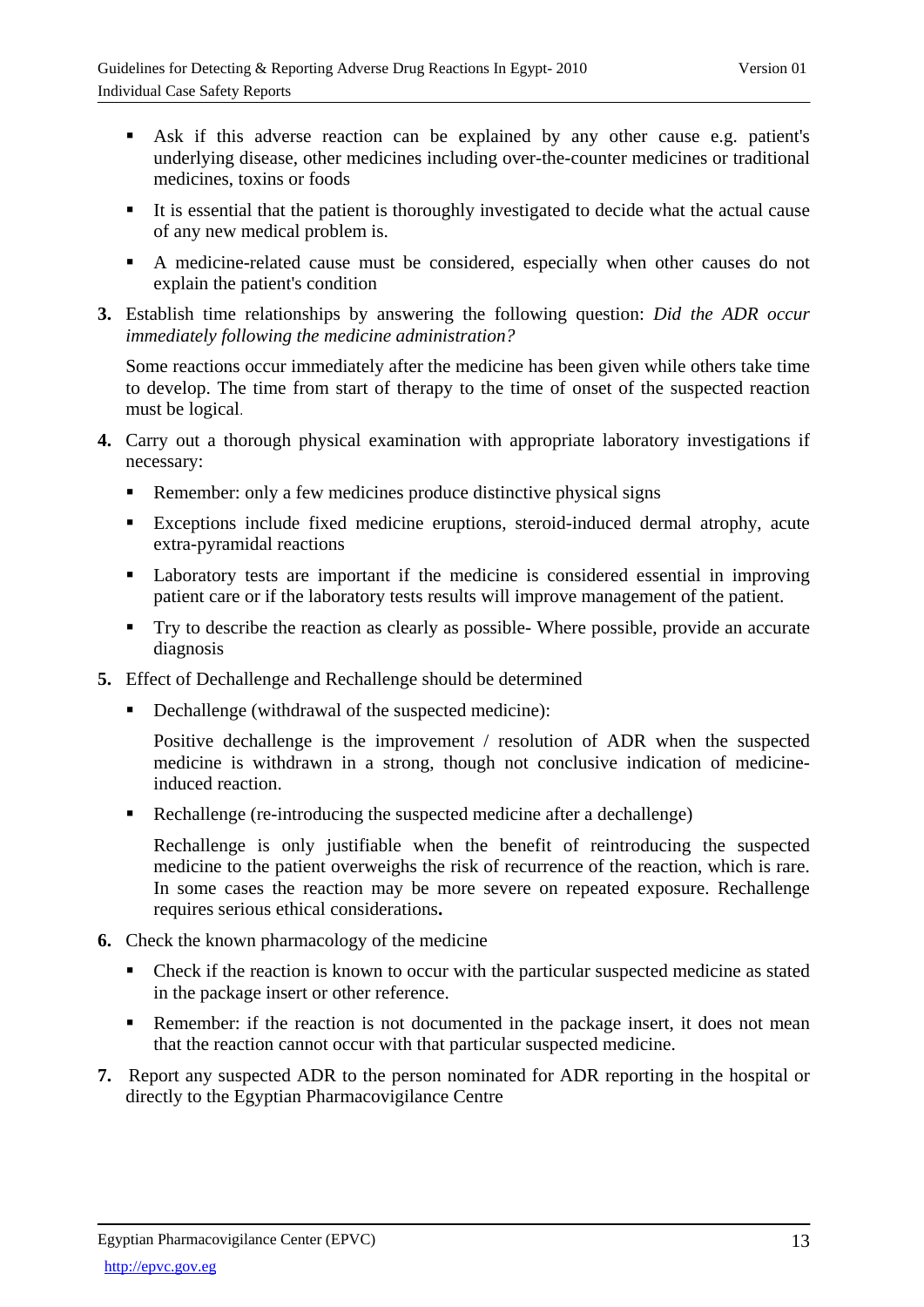| <b>Most commonly reported</b><br><b>ADRs</b> | <b>Drug Classes Commonly Reported with</b><br><b>ADRs</b> |
|----------------------------------------------|-----------------------------------------------------------|
| Rash                                         | Non-steroidal anti-inflammatory drugs                     |
| Vomiting                                     | Ant -depressants is                                       |
| Nausea                                       | Antibiotics                                               |
| Abdominal pain                               | Anti-epileptics                                           |
| Headache                                     | Analgesics and antipyretics                               |
| Renal failure                                | <b>Bronchodilators</b>                                    |
| Hypertension                                 | Immunosuppressant                                         |
| Fever                                        | Anti malarial                                             |
| <b>Tinnitus</b>                              | Anti emetics                                              |
| Death                                        | Anti diabetics                                            |

## **Seriousness of Adverse drug reactions**

A serious adverse event or reaction is any untoward medical occurrence associated with the use of a medical product in a patient that at any dose, the patient outcome is one of the following See Annex III for Examples of serious ADRs:

## **1. Death**

Report if the patient's death is suspected as being a direct outcome of the adverse reaction.

#### **2. Life-Threatening**

Report if the patient was at substantial risk of dying at the time of the adverse reaction or it is suspected that the use or continued use of the product would result in the patient's death.

**Examples**: Pacemaker failure; gastrointestinal hemorrhage; bone marrow suppression; infusion pump failure which permits uncontrolled free flow resulting in excessive medicine dosing.

## **NOTE** The term "life-threatening" in the definition of "serious" refers to an event/reaction in which the patient was at risk of death at the time of the event/reaction; it does not refer to an event/ reaction which hypothetically might have caused death if it were more severe

## **3. Hospitalization (initial or prolonged)**

Report if admission to the hospital or prolongation of a hospital stay results because of the suspected adverse reaction.

**Examples:** Anaphylaxis; pseudomembranous colitis; or bleeding causing/ prolonging the existing hospitalization.

#### **4. Disability**

Report if the adverse reaction resulted in a significant, persistent, or permanent disability/ incapacity; (change, impairment, damage, or disruption in the patient's body function/structure, physical activities, or quality of life).

**Examples:** Cerebrovascular accident due to medicine-induced hypercoagulability; toxicity; peripheral neuropathy.

Egyptian Pharmacovigilance Center (EPVC)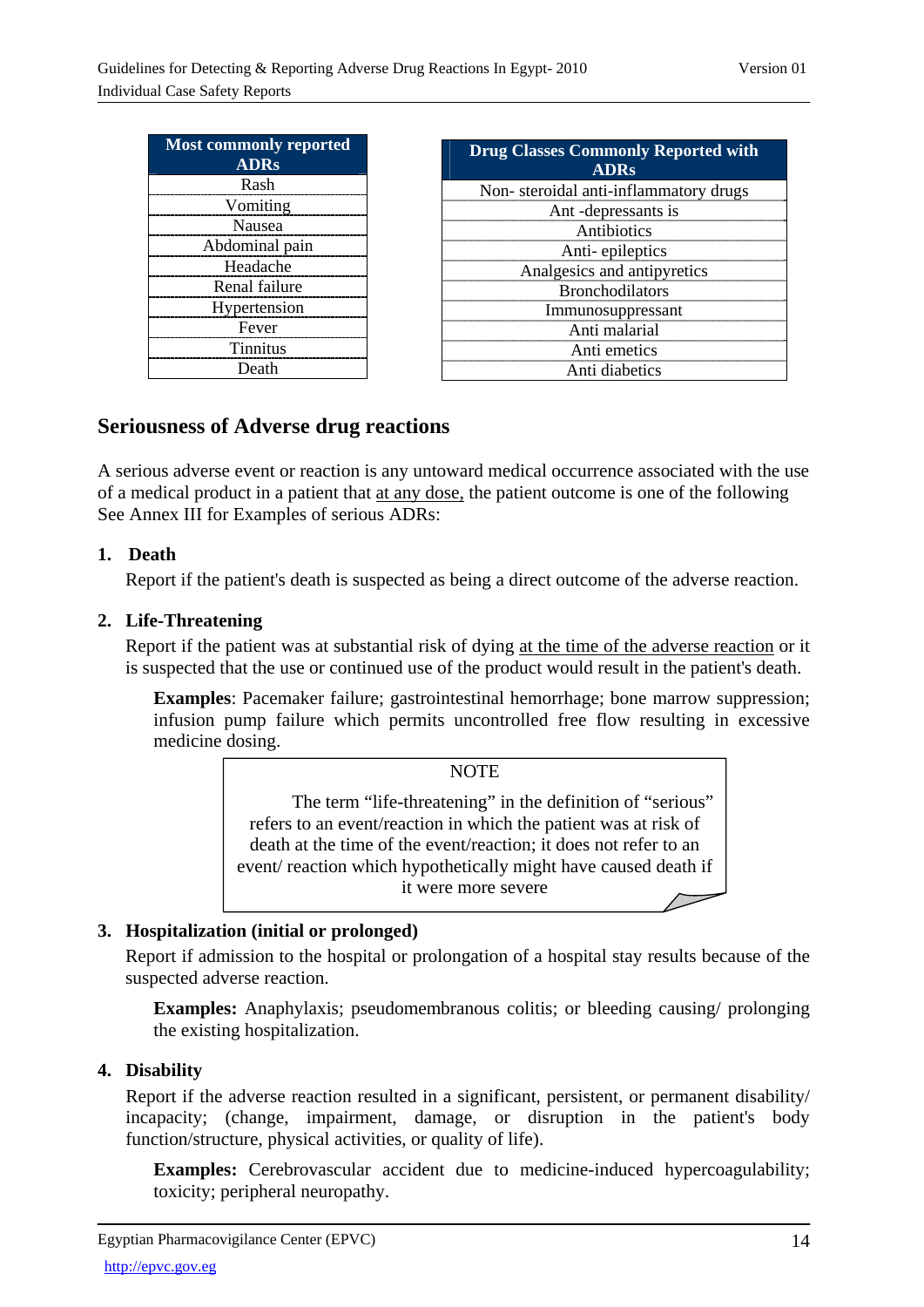#### **5. Congenital Anomaly**

Report if there are suspicions that exposure to a medical product prior to conception or during pregnancy resulted in an adverse outcome in the child (birth defect).

**Examples:** Vaginal cancer in female offspring from diethylstilbestrol during pregnancy; malformation in the offspring caused by thalidomide.

#### **6. Medically important event or reaction**

Medical and scientific judgment should be exercised in deciding whether other situations should be considered serious such as important medical events that might NOT be immediately life-threatening or result in death or hospitalization but might cause danger to the patient or might require intervention to prevent one of the other outcomes listed in the definition above.

#### **Examples:**

- Acetaminophen overdose-induced hepatotoxicity requiring treatment with acetylcysteine to prevent permanent damage;
- Burns from radiation equipment requiring medicine therapy;
- Breakage of a screw requiring replacement of hardware to prevent malunion of a fractured long bone.
- **Any suspected transmission via a medicinal product of an infectious agent is also considered a serious adverse reaction**.
- Intensive treatment in an emergency room or at home for allergic bronchospasm,
- Convulsions that do not result in hospitalization,
- Development of medicine dependency or medicine abuse

## **Expectedness of the adverse drug reaction**

The expectedness of the reaction is assessed in accordance with the approved product information; the reaction is **defined as expected** if it is included in package insert or the summary of product characteristics (SPC).

On the other hand the **unexpectedness** of the reaction includes the following:

- The reaction is not included in the package insert or the summary of product characteristics (SPC).
- The reaction is included in the package insert or the summary of product characteristics (SPC) but showed changes in its known frequency
- The reaction is included in the package insert or the summary of product characteristics (SPC) but showed changes in its known severity i.e. the change in the severity of a known adverse drug reaction is considered as unexpected to that medicine.

## **What are the benefits of these reports for the patients and the health care providers?**

The reporting by the healthcare provider and patient is completely voluntarily, they will stand to benefit as:

**IMPROVEMENT** Improvement on the quality of care offered to patients

Egyptian Pharmacovigilance Center (EPVC)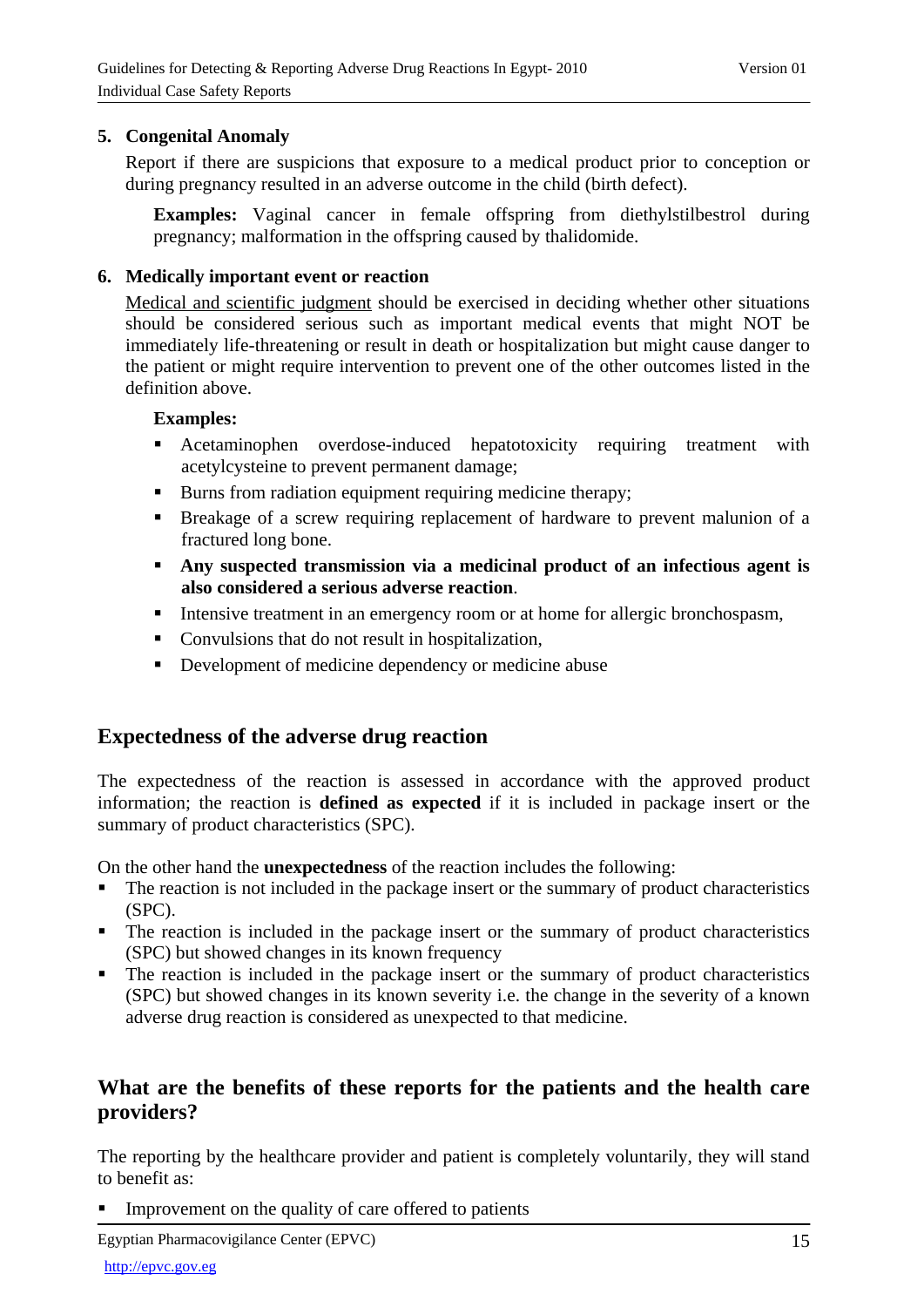- Reduction of medicine related problems leading to better treatment outcome
- Improved patient confidence in professional practice, hence professional growth
- Improved knowledge
- Access to feedback information on medicine related problems reported within the country and internationally
- Satisfaction for the fulfillment of a moral and professional obligation

## **Will reporting have any negative consequences on the reporter?**

- The adverse drug reaction report does not constitute an admission that the reporter or any other health professional or the medicine contributed to or caused the reaction in any way.
- The outcome of the report, together with any important or relevant information relating to the reported reaction, will be communicated to the reporter as appropriate.
- The details of the report are stored in a **confidential database** at the EPVC and the analyzed report will be sent to the Uppsala Monitoring Center (UMC).
- The names of the reporters or any other health professionals named on the report and the patient will be removed before any details about a specific adverse drug reaction is used or communicated to others.
- The information obtained from the report will not be used for commercial purposes. It is only meant to improve our understanding and use of medicines in Egypt.

## **How to obtain the reporting form**

A web based dynamic reporting module is available at EPVC website to be completed and submitted online. (www.epvc.gov.eg )

In addition, the reporting forms (yellow cards) are available on the **EPVC web site** for health care professional & patients to be downloaded.

At each hospital a Pharmacovigilance coordinator is assigned (preferred to be the clinical pharmacist, or the medicine information specialist), the reporting forms (yellow cards) are available at the hospital Pharmacovigilance coordinator for the hospital health care professional.

Special stand for yellow cards is to be available in the community pharmacies (mainly for patients, community pharmacists & may be for the nearby private clinics).

## **How to submit ADR report**

After filling the ADR reporting form; All ADR reports can be sent to the EPVC by:

- **Submit on-line**: through the EPVC website, a web based dynamic reporting module is available for completion online.
- **Fax**: special number for the ADR reporting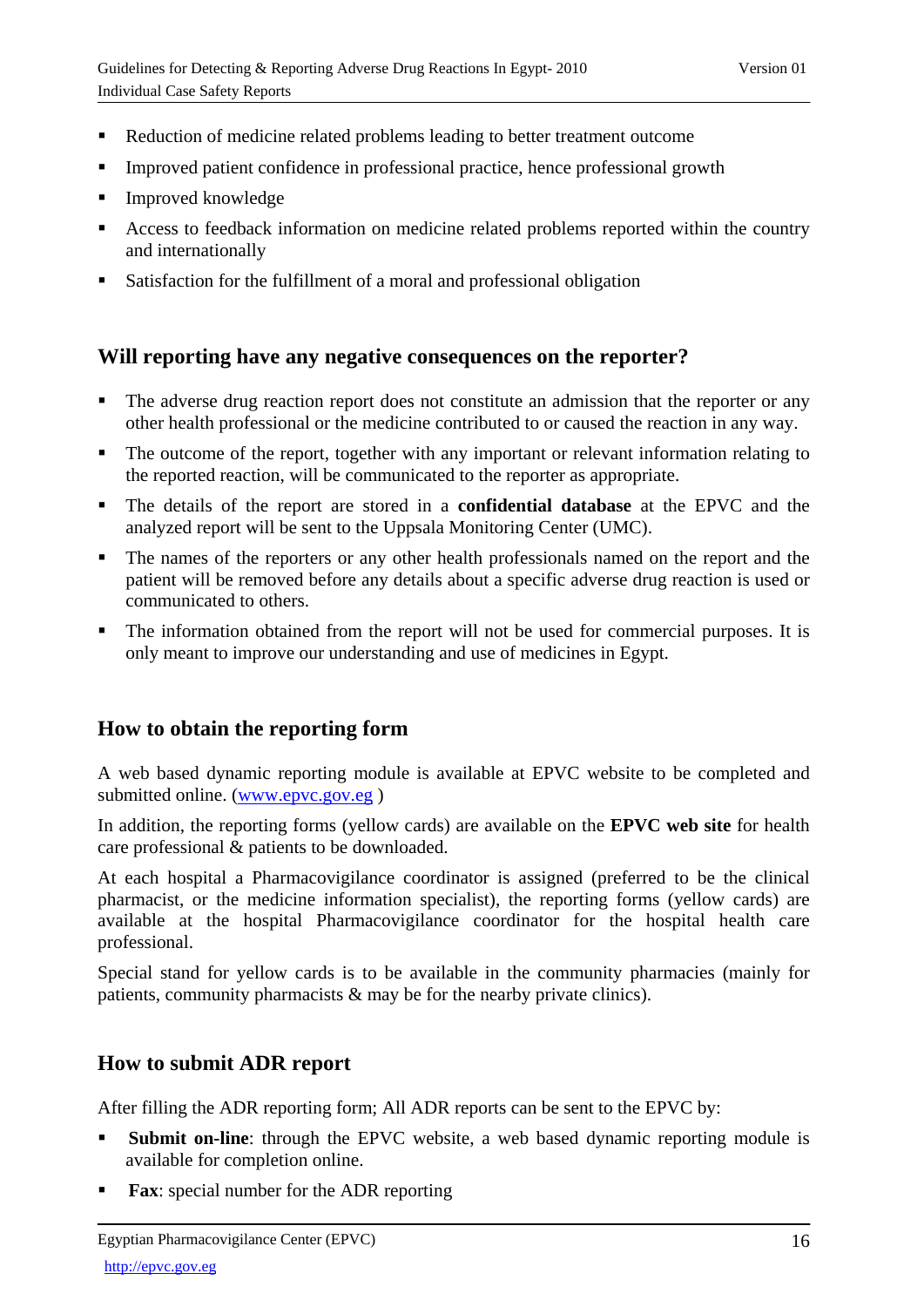- **Postal mail** (regular letters)
- **E-mail** : special account for ADR reporting, pv.center@eda.mohealth.gov.eg
- By **Hand:** contact person in hospitals, by pharmaceutical distribution companies...

There is collaboration between EPVC and some pharmaceutical distribution companies to participate in collecting the filled ICSR then forward them to EPVC.



While other reports can be submitted on regular basis (every month) by any of the above means.

## Frequency of reports submission

| <b>Reporter</b>            | <b>Serious ICSRs</b>                                                            | <b>Other ICSRs</b>                                                                                                                                                                                                              |
|----------------------------|---------------------------------------------------------------------------------|---------------------------------------------------------------------------------------------------------------------------------------------------------------------------------------------------------------------------------|
| Hospitals                  |                                                                                 | Collected $&$ submitted every month by the<br>٠<br>hospital Pharmacovigilance coordinator using any<br>of the above means                                                                                                       |
| Community<br>pharmacies    | <b>Expedited;</b>                                                               | Collected $&$ submitted every month by the<br>٠<br>collaborating pharmaceutical distribution<br>company,<br>May also on individual report basis.<br>٠                                                                           |
|                            | as soon as possible                                                             | Submitted by the physician on individual report<br>٠<br>basis.                                                                                                                                                                  |
| Private<br>clinics         | & no later than<br>15 calendar days                                             | Also can be delivered to the nearby community<br>٠<br>pharmacy to be submitted every month by<br>collaborating pharmaceutical distribution<br>company.                                                                          |
| Patients                   |                                                                                 | Any report should be submitted as soon as he<br>٠<br>experienced the reaction,<br>Or delivered to the nearby community pharmacy<br>٠<br>to be submitted every month by the collaborating<br>pharmaceutical distribution company |
| Marketing<br>authorization | <b>Expedited;</b><br>as soon as possible<br>& no later than<br>15 calendar days | Included in the PSURs and submitted as follow:<br>every 6 month for the first 2 years of its<br>international marketing,                                                                                                        |
| holders                    | Using the CIOM form<br>or online                                                | then annually for the subsequent 2 years<br>٠<br>then every 3 years thereafter<br>٠                                                                                                                                             |

Egyptian Pharmacovigilance Center (EPVC)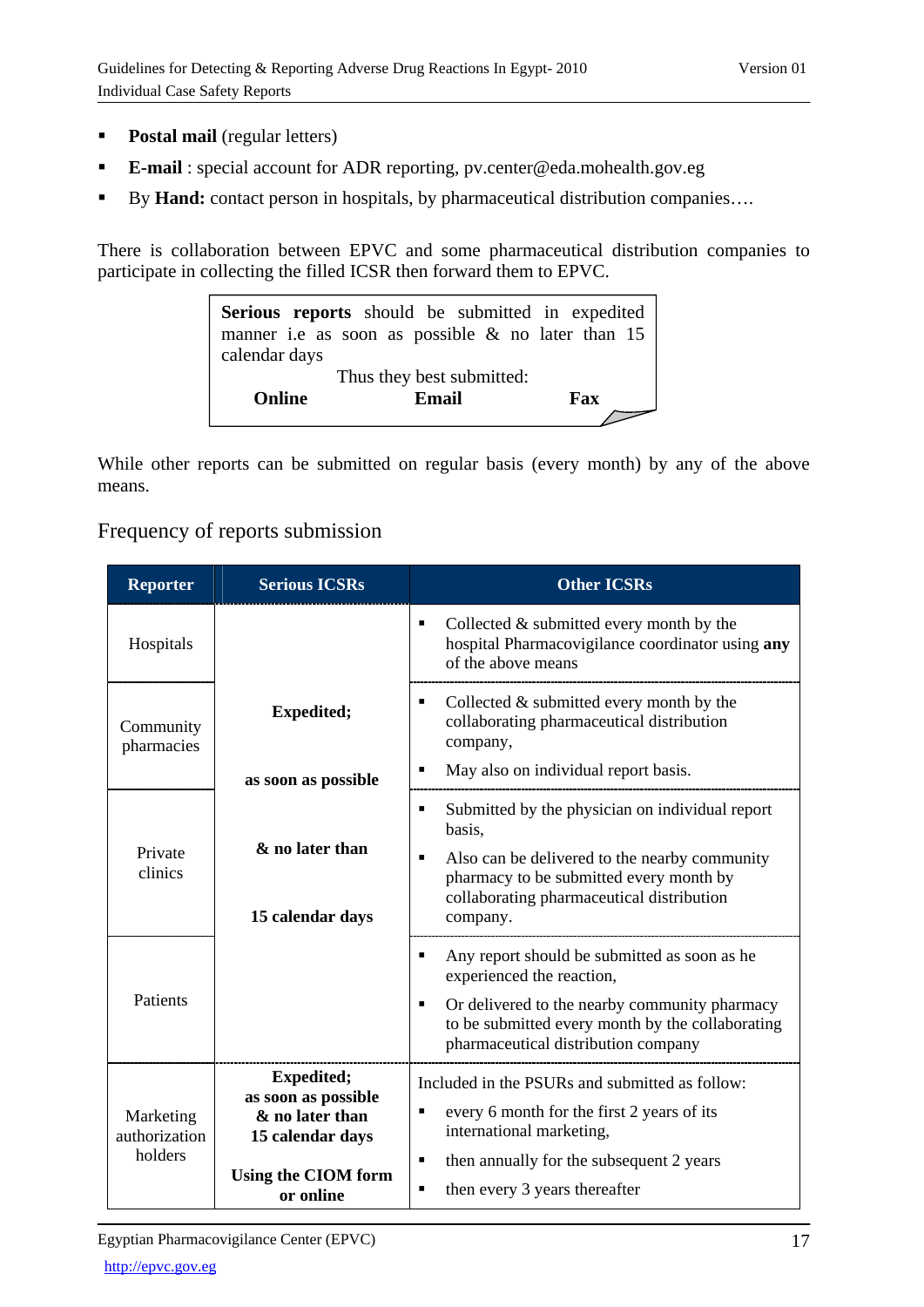## **Remember: the Basic principles of efficient reporting**

#### **In-time reporting**

- o Report the suspected adverse drug reaction as soon as it occurs- the report involves less work and is more accurate.
- o Send the report quickly to the Egyptian Pharmacovigilance center.

## **Strong suspicion and follow-up**

- o Continue your strong suspicion of the medicine-induced illness in the same patient and in other patients
- o Keep a vigil for signs and symptoms that may now enhance or exclude the possibility of a medicine induced reaction
- o All follow up / supplementary information should be documented and submitted to the Egyptian Pharmacovigilance center "FOLLOW - UP REPORT" clearly indicated on the top right corner of the form.
- $\circ$  Make sure that the patient names and patient code are the same in the 1<sup>st</sup> report & the Follow up report. As it is very important that follow-up reports are accurately identified and linked to the original report.

## **Accuracy and completeness**

- o Ensure that each reported Suspected ADR Reporting Form is filled in accurately and with all the necessary information, as much as is available to you. This is very important for assessing the causality of the medicine to have caused that reaction.
- o Remember the 4 basic components that make a report reliable are:
	- i. An identifiable patient
	- ii. An identifiable health-care professional
	- iii. An identifiable Adverse reaction or product problem
	- iv. An identifiable medicine (suspected)

If the above information is missing, the report may not be useful.

o Remember to fill in all information accurately and in clear legible writing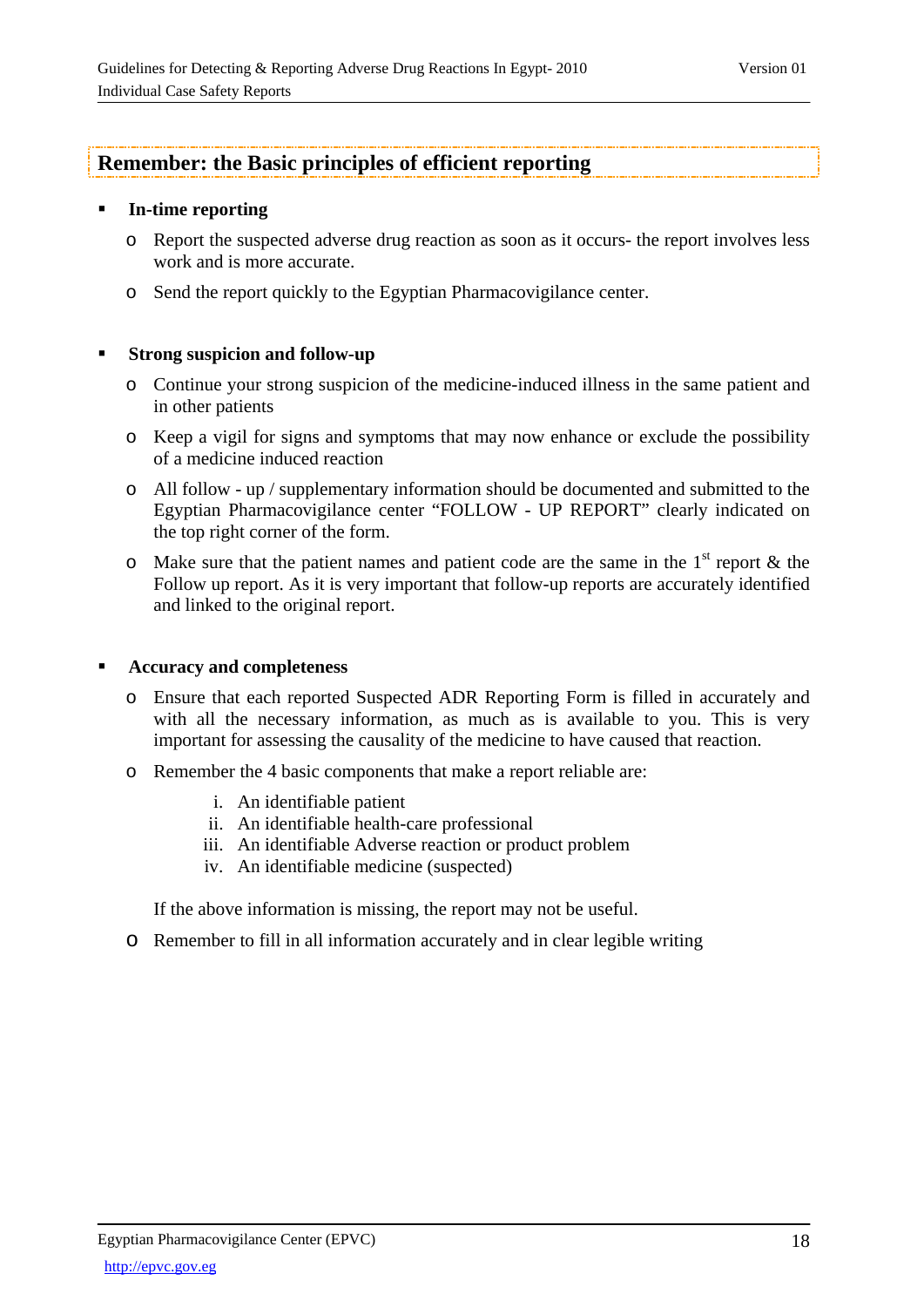## **Processing of Adverse drug reactions reports**

## **What happens to the reported ADRs?**

- 1. The information obtained from the report will be used to promote safe use of medicines in the local, national and international levels.
- 2. The submitted report will be entered into the national database of adverse drug reactions and be analyzed on a regular basis.

A well - completed and duly submitted ADR reported may result in:

- Additional investigations into the use of the medicine in Egypt
- Appropriate changes in the package insert
- Change the schedule of the medicine
- Enhancing educational initiatives to improve the safe use of that medicine
- Other regulatory and health promotion interventions as the situation may warrant including withdrawal / recall. **.**

**Thus, the ultimate purpose of ADR reporting and monitoring is to reduce risks associated with drug prescribing and administration and improve patient care, safety and treatment outcome**

## **Causality assessment**

Causality assessment is the method by which the extent of relationship between a medicine and a suspected reaction is established i.e. to attribute clinical events to medicines in individual patients or in case reports

The WHO scale of assessment and the Naranjo's scale are the most commonly used scales.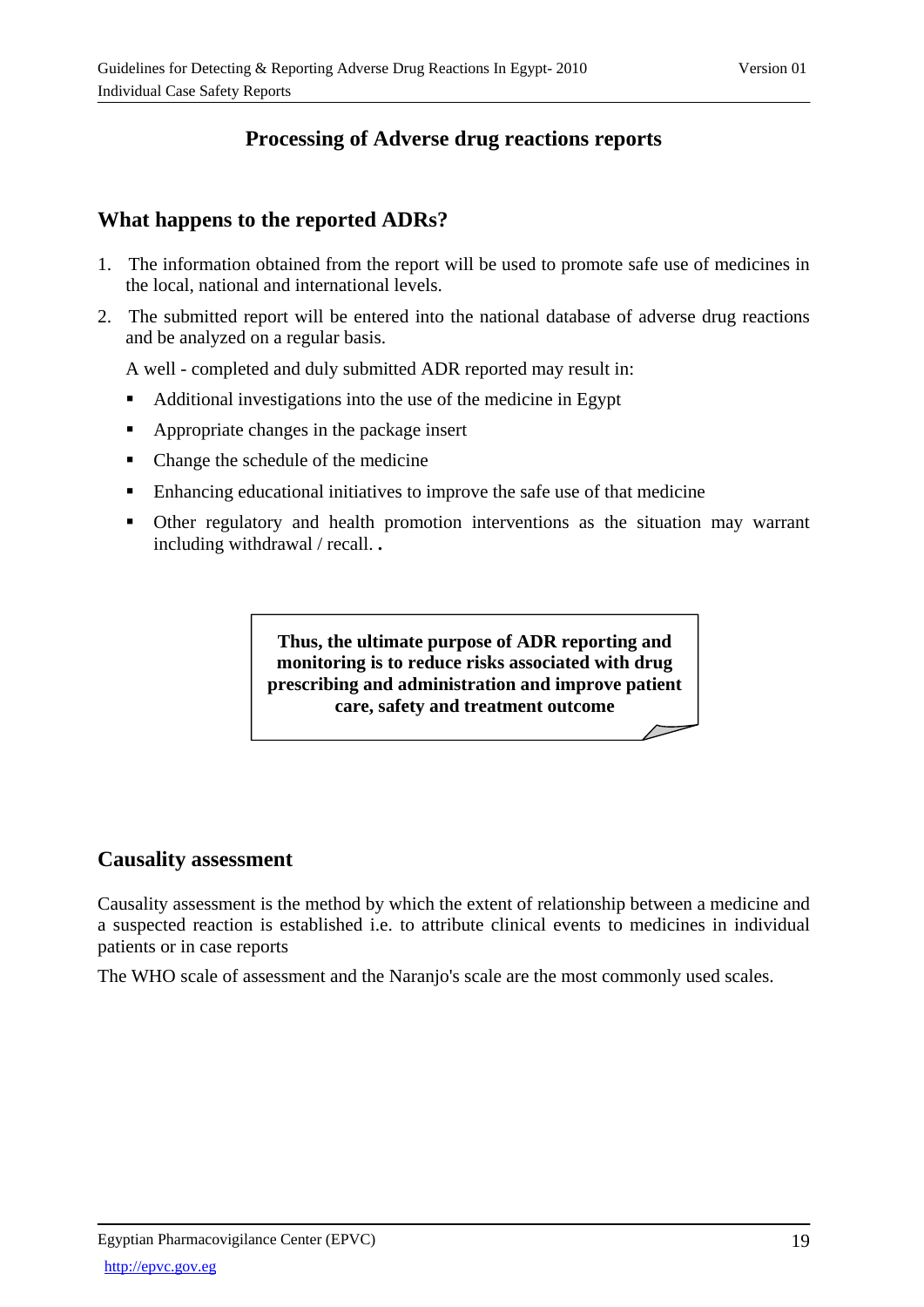## **WHO probability scale**

| <b>Term</b>                   | <b>Description</b>                                                                                                                                                          |
|-------------------------------|-----------------------------------------------------------------------------------------------------------------------------------------------------------------------------|
|                               | A clinical reaction, including laboratory test abnormality, occurring in<br>a plausible time relationship to medicine administration, and which                             |
|                               | Cannot be explained by concurrent disease or other medicines or<br>chemicals.                                                                                               |
| Certain                       | The response to withdrawal of the medicine (dechallenge) should be<br>٠<br>clinically plausible.                                                                            |
|                               | The reaction must be definitive pharmacologically or<br>phenomenologically, (i.e. an objective and specific medical disorder<br>or a recognized pharmacological phenomenon) |
|                               | Using a satisfactory rechallenge procedure if necessary.                                                                                                                    |
|                               | A clinical reaction, including laboratory test abnormality, with                                                                                                            |
|                               | A reasonable time sequence to administration of the medicine,                                                                                                               |
| Probable / Likely             | Unlikely to be attributed to concurrent disease or other medicines or<br>chemicals, and which                                                                               |
|                               | Follows a clinically reasonable response on withdrawal (dechallenge).<br>п                                                                                                  |
|                               | Rechallenge information is not required to fulfill this definition.                                                                                                         |
|                               | A clinical reaction, including laboratory test abnormality, with<br>п                                                                                                       |
| Possible                      | A reasonable time sequence to administration of the medicine, but<br>which could also be explained by concurrent disease or other<br>medicines or chemicals.                |
|                               | Information on medicine withdrawal may be lacking or unclear.                                                                                                               |
|                               | A clinical reaction, including laboratory test abnormality, with                                                                                                            |
| Unlikely                      | a temporal relationship to medicine administration which makes a<br>causal relationship improbable, and                                                                     |
|                               | Other medicines, chemicals or underlying disease provide plausible<br>п<br>explanations.                                                                                    |
| Conditional/<br>Unclassified  | A clinical reaction, including laboratory test abnormality,                                                                                                                 |
| Unassessable/<br>Unclassified | More data is essential for a proper assessment or the additional data<br>are under examination.                                                                             |

Various causality terms are in use but the above are used most widely. Some people, however, do not use all the terms. For instance, many do not believe that a "certain" classification is possible for a single report and others make no distinction between "probable" and "possible".

Where only "possible" or "unlikely" are used to describe reactions it must be understood that "possible" include those reactions which are called by others "probable" and "certain", as well as "possible".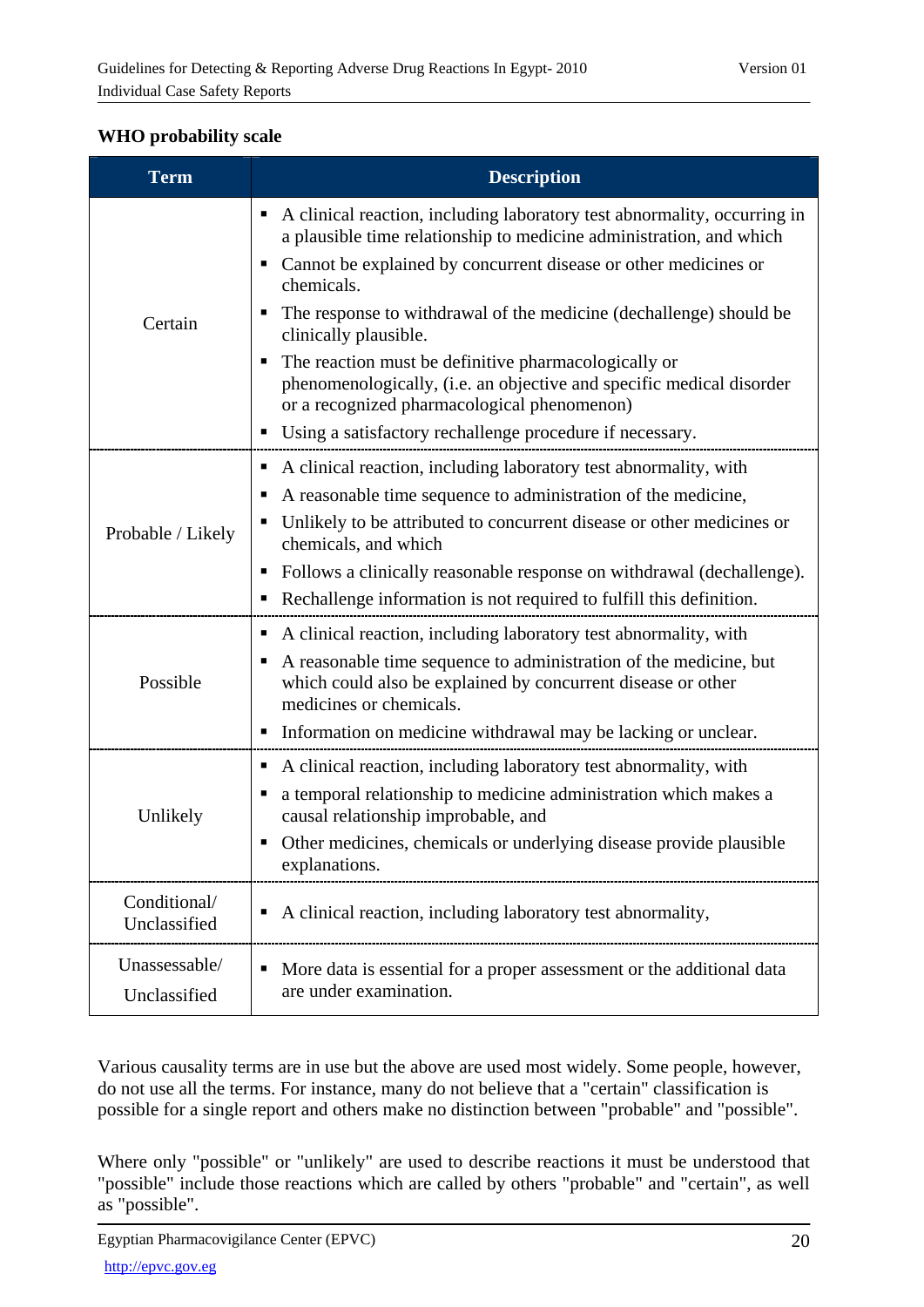Whilst "conditional/unclassified" and "unassessible/unclassifiable" are not causality terms, they describe the status of adverse reaction reports and therefore allow for practical communication about ADR issues.

## **NARANJO's Algorithm**

| <b>Question</b>                                                                                            | Yes  | N <sub>0</sub> | Don't know     |
|------------------------------------------------------------------------------------------------------------|------|----------------|----------------|
| Are there previous conclusion reports on this<br>reaction?                                                 | $+1$ | $\Omega$       | $\theta$       |
| Did the adverse reaction appear after the suspect<br>medicine was administered?                            | $+2$ | $-1$           | $\Omega$       |
| Did the AR improve when the medicine was<br>discontinued or a specific antagonist was<br>administered?     | $+1$ | $\Omega$       | $\theta$       |
| Did the AR reappear when medicine was re-<br>administered?                                                 | $+2$ | $-1$           | $\theta$       |
| Are there alternate causes [other than the<br>medicine] that could solely have caused the<br>reaction?     | $-1$ | $+2$           | $\overline{0}$ |
| Did the reaction reappear when a placebo was<br>given?                                                     | $-1$ | $+1$           | $\theta$       |
| Was the medicine detected in the blood [or other<br>fluids] in a concentration known to be toxic?          | $+1$ | $\Omega$       | $\theta$       |
| Was the reaction more severe when the dose was<br>increased or less severe when the dose was<br>decreased? | $+1$ | $\Omega$       | $\theta$       |
| Did the patient have a similar reaction to the same<br>or similar medicines in any previous exposure?      | $+1$ | $\Omega$       | $\theta$       |
| Was the adverse reaction confirmed by objective<br>evidence?                                               | $+1$ | $\Omega$       | $\Omega$       |

Scoring for NARANJO's Algorithm

- $\rightarrow$  9 = definite ADR
- $\overline{\phantom{0}}$  5-8 = probable ADR
- $\blacksquare$  1-4 = possible ADR
- $\bullet$  0 = doubtful ADR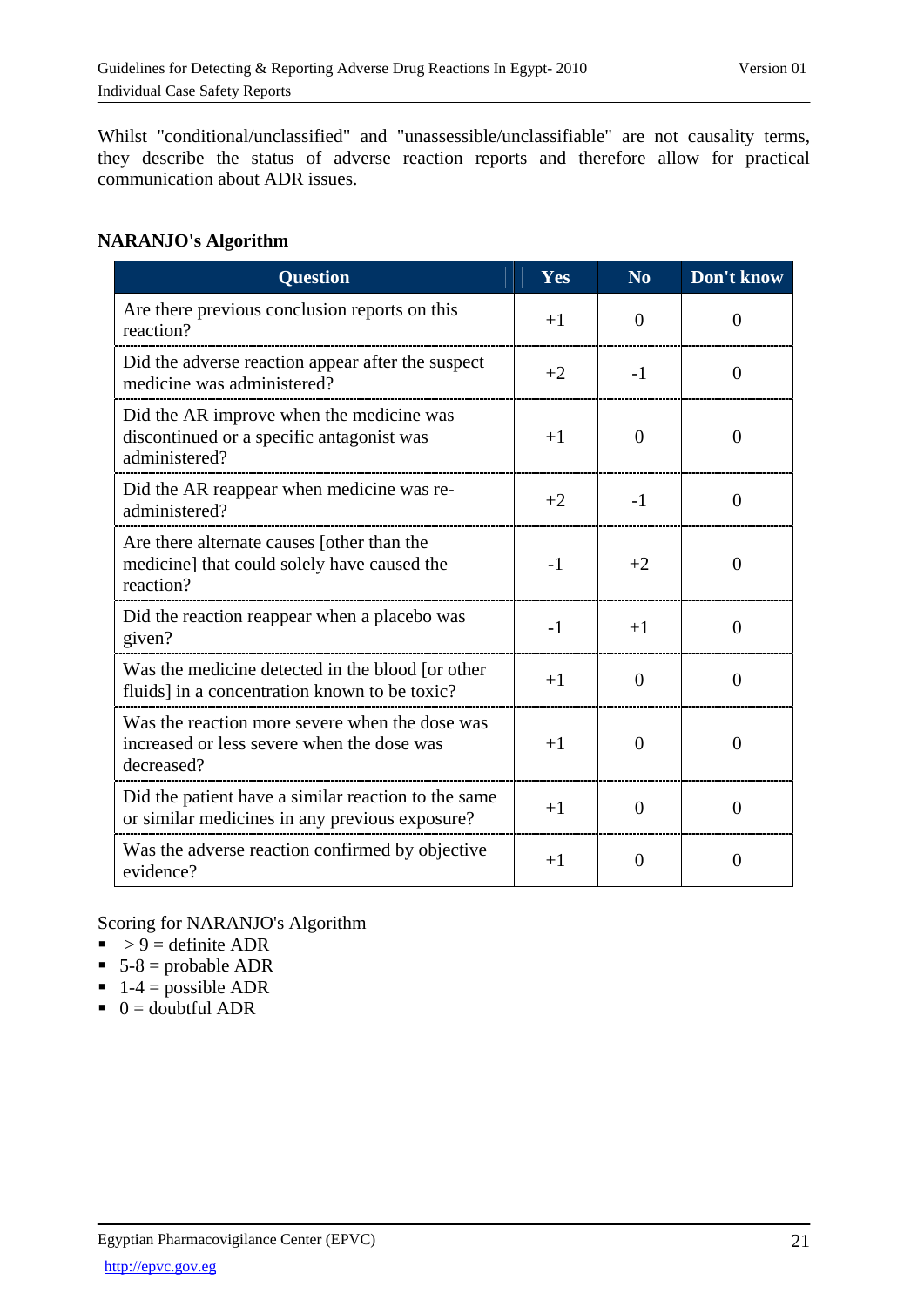## **Glossary of important terms used in Pharmacovigilance**

## **Adverse Event/ Adverse Experience**

Any untoward medical occurrence that may present during treatment with a pharmaceutical product but which does not necessarily have a causal relationship with this treatment.

## **Adverse Drug Reaction**

A response to a drug which is noxious and unintended, and which occurs at doses normally used in humans for the prophylaxis, diagnosis or therapy of disease, or for the modification of physiological function.

An adverse drug reaction, contrary to an adverse reaction, is characterized by the suspicion of a causal relationship between the medicine and the occurrence, i.e. judged as being at least possibly related to treatment by the reporting or a reviewing health professional.

## **Case Control Study**

Study that identifies a group of persons with the unintended medicine effect of interest and a suitable comparison group of people without the unintended effect. The relationship of a medicine to the medicine reaction is examined by comparing the groups exhibiting and not exhibiting the medicine reaction with regard to how frequently the medicine is present.

## **Clinical Trial**

A systematic study on pharmaceutical products in human subjects (including patients and other volunteers) in order to discover or verify the effects of and/or identify any adverse reaction to investigational products, and/or to study the absorption, distribution, metabolism and excretion of the products with the objective of ascertaining their efficacy and safety.

Clinical trials are generally classified into Phases: I to IV. Phase IV trials are studies performed after marketing of the pharmaceutical product. They are carried out on the basis of the product characteristics for which the marketing authorization was granted and are normally in the form of post-marketing surveillance.

## **Cohort Study**

A study that identifies defined populations and follows them forward in time, examining their rates of disease. A cohort study generally identifies and compares exposed patients to unexposed patients or to patients who receive a different exposure.

## **Causality assessment**

The evaluation of the likelihood that a medicine was the causative agent of an observed adverse reaction. Causality assessment is usually made according established algorithms.

## **Drug/ Medicine**

Any substance in a pharmaceutical product that is used to modify or explore physiological systems or pathological states for the benefit of the recipient. The term drug/medicinal product is used in a wider sense to include the whole formulated and registered product, including the presentation and packaging, and the accompanying information.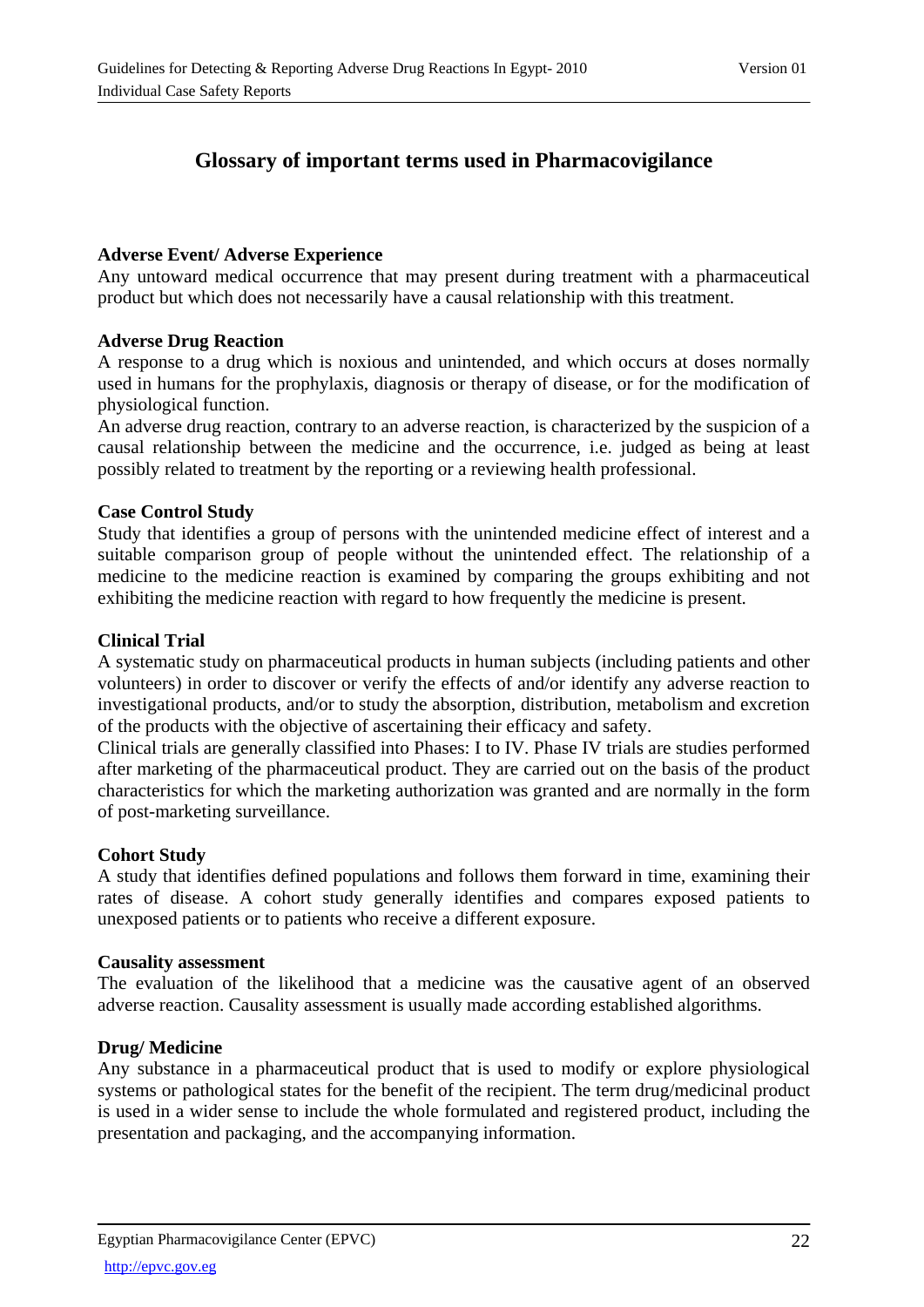#### **Drug Alerts**

The action of notifying a wider audience than the initial information holder(s) of a suspected association between a drug and an adverse reaction. Note that the term is used in different contexts that can be confusing, for example, an alert may be from a manufacturer to a regulator or from a regulator to the public.

#### **Dechallenge**

The withdrawal of a medicine from a patient; the point at which the continuity, reduction or disappearance of adverse effects may be observed.

#### **Individual Case Safety Report (ICSR)**

A document providing the most complete information related to an individual case at a certain point of time. An individual case is the information provided by a primary source to describe suspected adverse reaction(s) related to the administration of one or more medicinal products to an individual patient at a particular point of time.

#### **Lack of Efficacy**

Unexpected failure of a medicine to produce the intended effect as determined by previous scientific investigation.

#### **National Pharmacovigilance Centre**

A single, governmentally recognized centre (or integrated system) within a country with the clinical and scientific expertise to collect, collate, analyze and give advise on all information related to medicine safety.

#### **Pharmacoepidemiology**

The study of the use and effects of medicines in large numbers of people.

#### **Pharmacovigilance**

The science and activities relating to the detection, assessment, understanding and prevention of adverse effects or any other medicine-related problem.

#### **Prescription Event Monitoring**

A system created to monitor adverse drug events in a population. Prescribers are requested to report all events, regardless of whether they are suspected adverse events, for identified patients receiving a specified medicine.

#### **Rechallenge**

The point at which a medicine is again given to a patient after its previous withdrawal. *(see Dechallenge)* 

#### **Record Linkage**

Method of assembling information contained in two or more records, e.g., in different sets of medical charts, and in vital records such as birth and death certificates. This makes it possible to relate significant health events that are remote from one another in time and place.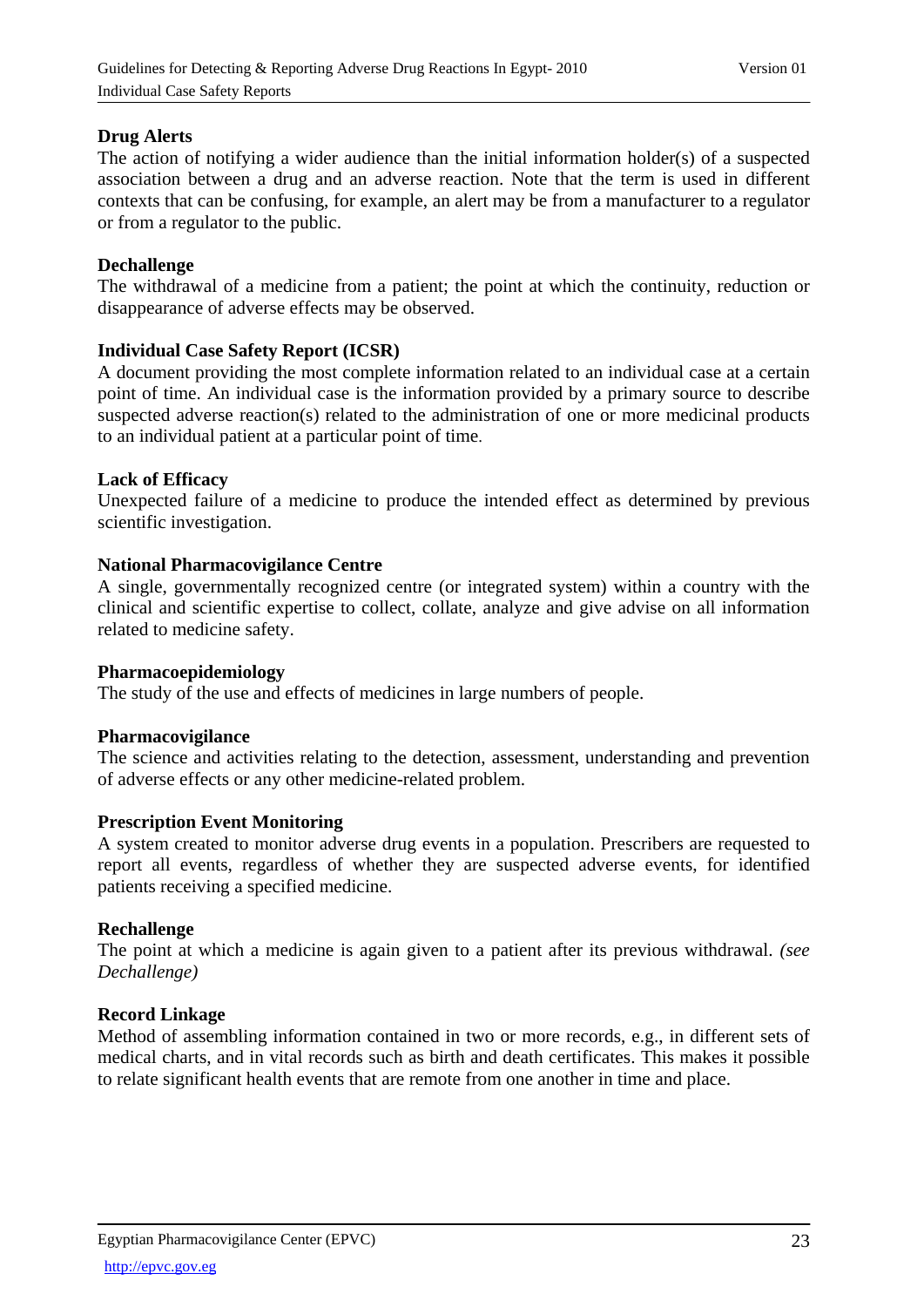## **Serious Adverse Event or Reaction**

A serious adverse event or reaction is any untoward medical occurrence that at any dose results in:

- Death
- $\blacksquare$  Is life-threatening
- Requires inpatient hospitalization or prolongation of existing hospitalization
- **Persistent or significant disability/incapacity**
- Congenital Anomaly
- **Medically important event or reaction**

To ensure no confusion or misunderstanding of the difference between the terms 'serious' and 'severe', the following note of clarification is provided:

The term 'severe' is not synonymous with serious. In the English language, 'severe' is used to describe the intensity (severity) of a specific reaction (as in mild, moderate or severe); the reaction itself, however, may be of relatively minor medical significance (such as severe headache).

Seriousness (not severity) which is based on patient/reaction outcome or action criteria serves as guide for defining regulatory reporting obligations.

## **Side Effect**

Any unintended effect of a pharmaceutical product occurring at doses normally used in humans, which is related to the pharmacological properties of the medicine.

#### **Signal**

Reported information on a possible causal relationship between an adverse reaction and a drug, the relationship being unknown or incompletely documented previously. Usually more than a single report is required to generate a signal, depending upon the seriousness of the reaction and the quality of the reaction and the quality of the information.

#### **Spontaneous Reporting**

A system whereby case reports of adverse drug reactions are voluntarily submitted from health professionals and pharmaceutical manufacturers to the national regulatory authority.

#### **Unexpected Adverse Reaction**

An adverse reaction, the nature or severity of which is not consistent with domestic labeling or market authorization, or expected from characteristics of the medicine.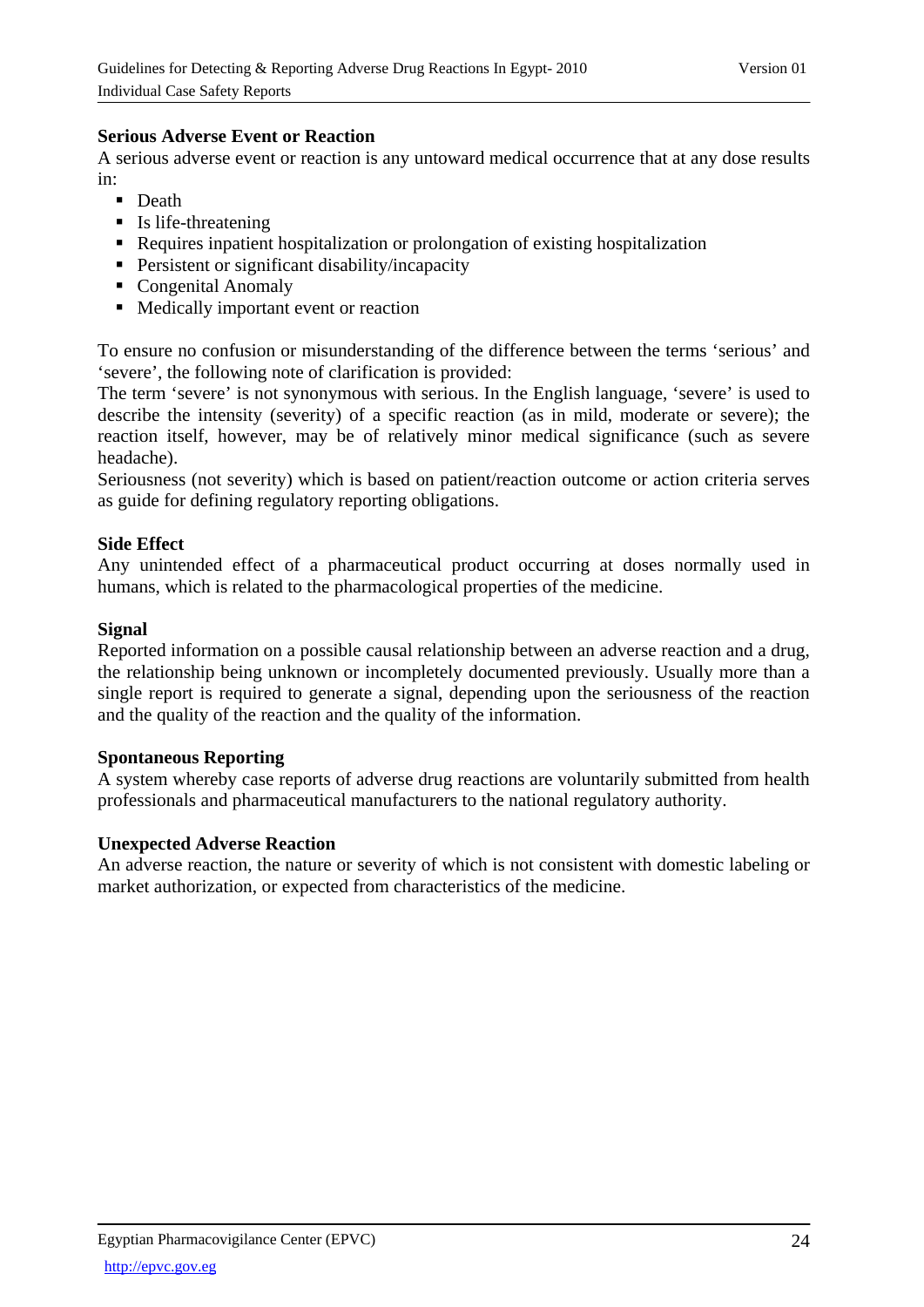## **References**

Safety of Medicines, A guide to detecting and reporting adverse drug reactions. World Health Organization (WHO) Geneva 2002.

Safety Monitoring of Medicinal Products, Guidelines for setting up and running a Pharmacovigilance Centre. *the* Uppsala Monitoring Centre (*the* UMC), WHO Collaborating Centre for International Drug Monitoring, 2000.

VOLUME 9A -of The Rules Governing Medicinal Products in the European Union– Guidelines on Pharmacovigilance for Medicinal Products for Human Use, (EMEA) 2008

Good Pharmacovigilance Practice Guide, (MHRA), 2009

ICH Topic E2E Pharmacovigilance Planning (Pvp), European Medicines Agency, June 2005

ICH Topic E2D, Definitions and standards for expedited reporting, November 2003

Good Pharmacovigilance Practices and Pharmacoepidemiologic Assessment, U.S. Department of Health and Human Services Food and Drug Administration, Center for Drug Evaluation and Research (CDER), Center for Biologics Evaluation and Research (CBER). March 2005.

Pharmacovigilance guidance for countries participating in AMFm phase 1, WHO-MMV joint technical consultation on active pharmacovigilance monitoring with a special focus on AMFm, WHO April 2009

Procedure for the SFDA on the undertaking of Pharmacovigilance activities, Saudi Food and Drug Authority

Guidelines for The National Pharmacovigilance System in Kenya. February 2009, Second Edition

A method for establishing the probability of Adverse Drug Reactions - NARANJO et al

Causality Assessment, Uppsala Monitoring Centre

Glossary of terms used in Pharmacovigilance, Uppsala Monitoring Centre

Reporting adverse drug reactions: A guide for healthcare professionals, BMA Board of Science, UK, May 2006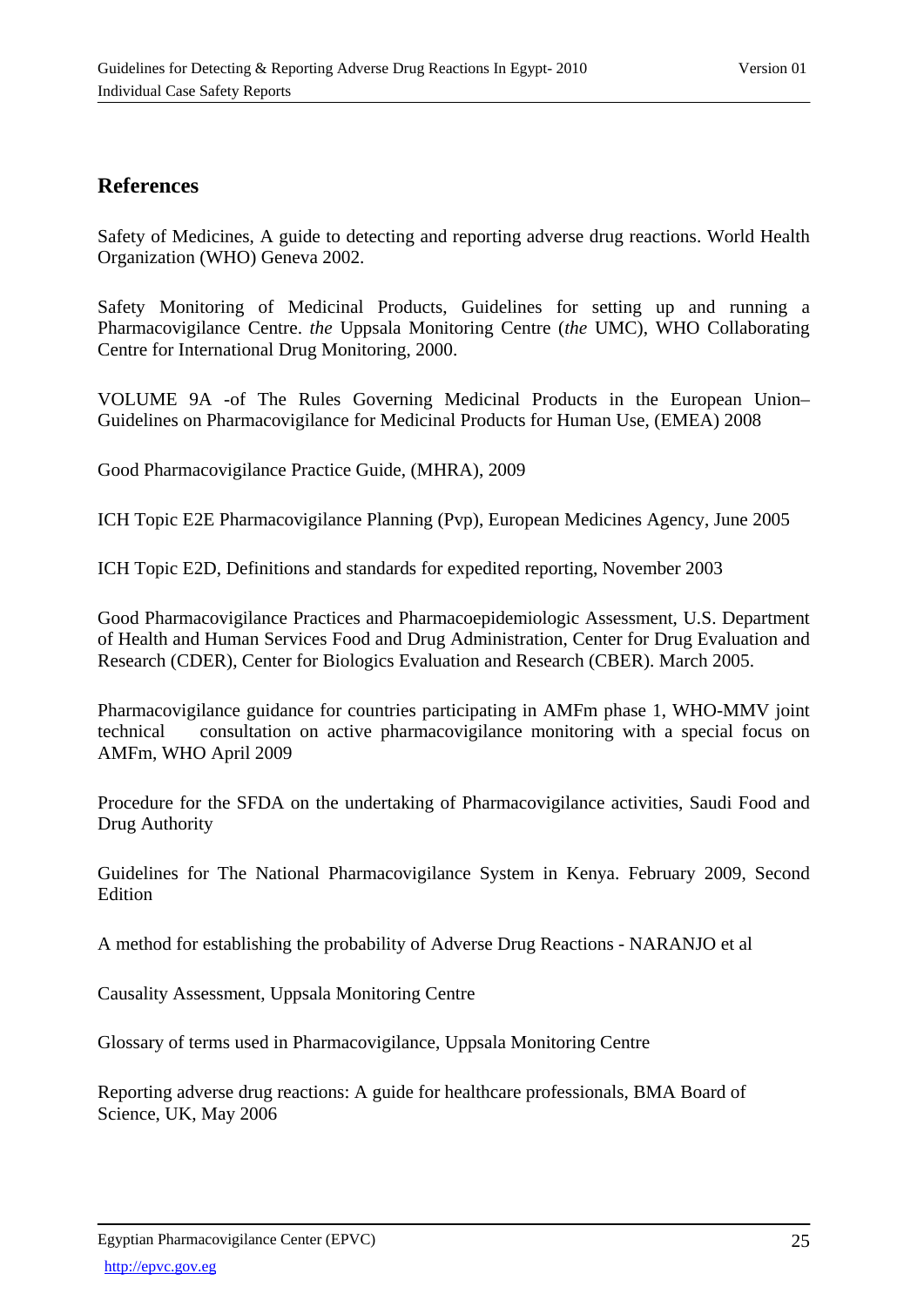# **Annexes I: Yellow Card English**

| <b>Egyptian Drug Aythority</b><br>Egyptian Pharmacovigilance Center (EPVC) | <b>Adverse Drug Reactions Reporting Form</b>                                                                                                                                                                                                                 |                         |                        |                               |                               |
|----------------------------------------------------------------------------|--------------------------------------------------------------------------------------------------------------------------------------------------------------------------------------------------------------------------------------------------------------|-------------------------|------------------------|-------------------------------|-------------------------------|
|                                                                            | * If you suspect that an adverse reaction may be related to a certain drug, or a combination of drugs, you should<br>complete this form and send it to the address shown at the end of the card.<br>* Please report all serious and minor adverse reactions. |                         |                        |                               |                               |
| <b>A</b> - Patient Details                                                 |                                                                                                                                                                                                                                                              |                         |                        |                               |                               |
|                                                                            | Name/ initials: _________________________________Sex: □ Male   □ Female     Weight: _____kg                                                                                                                                                                  |                         |                        |                               | Age: Age:                     |
| (Optional)<br><b>B</b> – Suspected Drug(s)                                 |                                                                                                                                                                                                                                                              |                         |                        |                               |                               |
| (Generic & trade)                                                          | <b>Drug Name Concentration Used for Dose</b>                                                                                                                                                                                                                 | Route                   | <b>Date</b><br>started | Date Date<br>stopped          | <b>Batch</b><br><b>Number</b> |
|                                                                            | <u> 1989 - An Aonaichte ann an Catharine ann an t-</u>                                                                                                                                                                                                       |                         |                        |                               |                               |
|                                                                            |                                                                                                                                                                                                                                                              |                         |                        |                               |                               |
| <b>C</b> - Suspected Reaction(s)                                           |                                                                                                                                                                                                                                                              |                         |                        |                               |                               |
|                                                                            | •Please describe the reaction(s): in the contract of the contract of the contract of the contract of the contract of the contract of the contract of the contract of the contract of the contract of the contract of the contr                               |                         |                        |                               |                               |
|                                                                            |                                                                                                                                                                                                                                                              |                         |                        |                               |                               |
|                                                                            | •Does the Reaction Stopped after stopping the drug?                                                                                                                                                                                                          | □ Yes                   |                        | □ No □ □ Don't Know           |                               |
|                                                                            | •Does the Reaction Reappear after retaking the drug?                                                                                                                                                                                                         | □ Yes □ No □ Don't Know |                        |                               |                               |
| . Was the reaction serious?                                                |                                                                                                                                                                                                                                                              | $\Box$ Yes              | $\Box$ No $\Box$       | <b>nDon't Know</b>            |                               |
|                                                                            | •Seriousness of ADR: $\Box$ Patient Died $\Box$ Extra Extra Extra Extra Extra Extra Extra Extra Extra Extra Extra Extra Extra Extra Extra Extra Extra Extra Extra Extra Extra Extra Extra Extra Extra Extra Extra Extra Extra Ext                            |                         |                        |                               |                               |
|                                                                            | <b>D</b> Prolonged Hospitalization D Congenital Anomaly                                                                                                                                                                                                      |                         |                        | <b>D</b> Permanent Disability |                               |
|                                                                            | □ Required intervention to prevent Damage                                                                                                                                                                                                                    |                         |                        | <b>D</b> Other, specify       |                               |

|                                       | reaction- other than the suspected drug/s)                                                                                                                       |                                                            |                                      |                        |                        |                        |                               |
|---------------------------------------|------------------------------------------------------------------------------------------------------------------------------------------------------------------|------------------------------------------------------------|--------------------------------------|------------------------|------------------------|------------------------|-------------------------------|
| <b>Drug Name</b><br>(Generic & trade) | <b>Concentration</b> Used for                                                                                                                                    |                                                            | <b>Dose</b>                          | Route                  | <b>Date</b><br>started | <b>Date</b><br>stopped | <b>Batch</b><br><b>Number</b> |
|                                       |                                                                                                                                                                  |                                                            |                                      |                        |                        |                        |                               |
|                                       |                                                                                                                                                                  |                                                            |                                      |                        |                        |                        |                               |
|                                       |                                                                                                                                                                  |                                                            |                                      |                        |                        |                        |                               |
|                                       |                                                                                                                                                                  |                                                            |                                      |                        |                        |                        |                               |
| <u>E – Reporter Details</u>           |                                                                                                                                                                  |                                                            |                                      |                        |                        |                        |                               |
|                                       | The One who fill in this form: $\Box$ Patient                                                                                                                    |                                                            | □ Physician                          | – Pharmacist – Nurse – |                        |                        | □ Other, specify              |
|                                       |                                                                                                                                                                  |                                                            |                                      |                        |                        |                        |                               |
|                                       |                                                                                                                                                                  |                                                            |                                      |                        |                        |                        |                               |
|                                       |                                                                                                                                                                  |                                                            |                                      |                        |                        |                        |                               |
|                                       |                                                                                                                                                                  |                                                            |                                      |                        |                        |                        |                               |
|                                       |                                                                                                                                                                  |                                                            |                                      |                        |                        |                        |                               |
|                                       |                                                                                                                                                                  |                                                            |                                      |                        |                        |                        |                               |
|                                       |                                                                                                                                                                  |                                                            |                                      |                        |                        |                        |                               |
|                                       | . The information in this report is confidential and totally protected including both the Patient and Reporter identity.                                         |                                                            |                                      |                        |                        |                        |                               |
|                                       |                                                                                                                                                                  |                                                            |                                      |                        |                        |                        |                               |
|                                       | • You can send voluntarily the Adverse Drug Reactions (ADRs) Reports to the Egyptian Pharmacovigilance Center.                                                   |                                                            |                                      |                        |                        |                        |                               |
|                                       | •Reporting for ADRs is Vital for Safely usage of drugs . Enough information will help the Center to evaluate the Safety of<br>the Drugs marketed in our Country. |                                                            |                                      |                        |                        |                        |                               |
|                                       |                                                                                                                                                                  |                                                            |                                      |                        |                        |                        |                               |
|                                       |                                                                                                                                                                  | <b>Egyptian Pharmacovigilance Center (EPVC)</b>            | <b>Egyptian Drug Authority (EDA)</b> |                        |                        |                        |                               |
|                                       | Tel no: +2 02 23648046 / +2 02 23640368 / +2 02 23684381, Extension No.1303                                                                                      | 21 Abd Elaziz Al Souad st. - Manial - Cairo, PO Box: 11451 |                                      |                        |                        |                        | Fax no: 02 23684194           |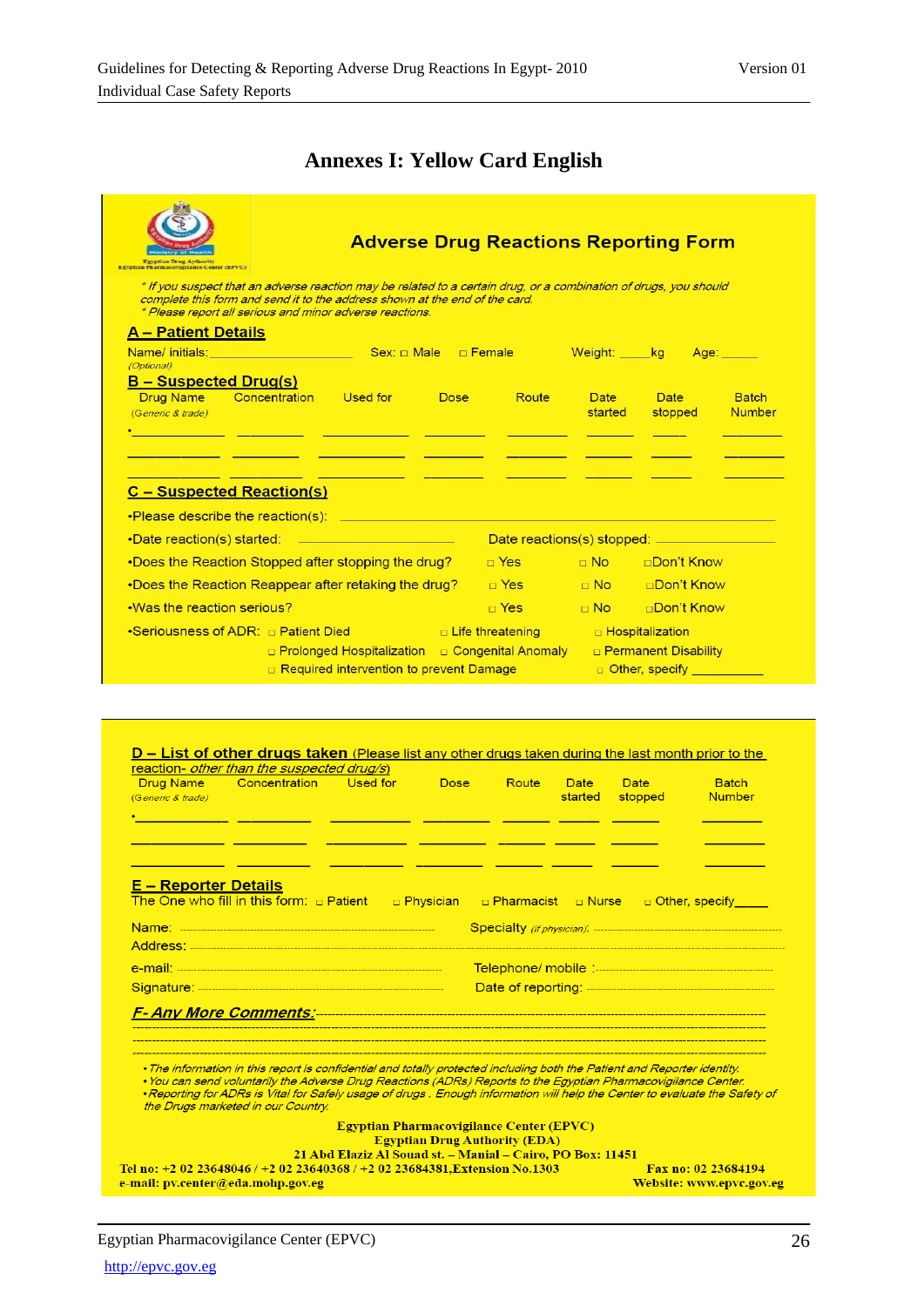|                                                                                                                                                  | نموذج الإبلاغ عن الآثار العكسية للأدوية   |                           | طة الدواع المصرية.<br>لنفظة الدواعة المصر و                                        |
|--------------------------------------------------------------------------------------------------------------------------------------------------|-------------------------------------------|---------------------------|------------------------------------------------------------------------------------|
| في حالة حدوث أي آثار عكسية عند تناولك دواء معين أو مجموعة من الأدوية، فعليك باستيفاء هذا التقرير و ارساله إلى العنوان المبين في<br>أسفل النموذج. |                                           |                           | من فضلك سجل جميع الآثار العكسية سواء كانت عادية أو خطيرة.                          |
| العمر: ___<br>الوزن: ____ كجم                                                                                                                    | النوع: D ذكر D أنثى                       |                           | <mark>أ - بيانات المريض</mark><br>الاسم/ الحروف الأولى:<br>. <i>(إختيارى)</i>      |
| رقم<br>تاريخ<br>وقف العلاج<br>التشغيلة                                                                                                           | طريقة<br>تاريخ<br>بدء العلاج<br>التعاطي   | يستخدم لعلاج الجرعة       | <u>ب - الأدوية المشتبه بها</u><br>اسم المستحضر<br>التركيز<br>(التجاري والعلمي)     |
|                                                                                                                                                  |                                           |                           |                                                                                    |
|                                                                                                                                                  |                                           |                           | <mark>ج - الآثار العكسية المشتبة بها</mark><br>من فضلك صف الأثر العكسي الذي ظهر :_ |
| تاريخ إنتهاء الأثـــر : _                                                                                                                        |                                           |                           |                                                                                    |
| □ لا أعرف                                                                                                                                        | Y <sub>0</sub>                            | $\overline{\phantom{aa}}$ | هل توقف الأثر بعد وقف العلاج؟ :                                                    |
| □ لا أعرف                                                                                                                                        | Y <sub>0</sub>                            | □ نعم                     | هل ظهر الأثر بعد إعادة العلاج؟ :                                                   |
| <b>□ لا أعرف</b>                                                                                                                                 | Y <sub>0</sub>                            | $\overline{\phantom{aa}}$ | <mark>هل كان الأثر خطير أ؟ :</mark> مستقط                                          |
| □ تسبب في دخول المريض المستشفى                                                                                                                   | □ مهدد للحياة                             |                           | <mark>مدی خطورته:</mark> □ تسبب في الوفاة                                          |
| □ تسبب في إعاقة دائمة                                                                                                                            | <mark>□ تسبب في حبو ب خلقية للأجنة</mark> |                           | □ تَسبب في إطالة مدة البقاء في المستشفى                                            |
|                                                                                                                                                  |                                           |                           | □ تطلب تدخل طبي أو جر احي لمنع حدوث إعاقة أو تلف دائم                              |

## **Annexes II: Yellow Card Arabic**

| رقم<br>التشغيلة | تاريخ<br><mark>تاریخ</mark> ت<br>وقف العلاج<br>بدء العلاج                                                                       | طريقة.<br>التعاطي                                             | الجرعة                     | يستخدم لعلاج                                        | التركيز               | اسم المستحضر المستحضر<br>(التجاري والعلمي)                                                                           |
|-----------------|---------------------------------------------------------------------------------------------------------------------------------|---------------------------------------------------------------|----------------------------|-----------------------------------------------------|-----------------------|----------------------------------------------------------------------------------------------------------------------|
|                 |                                                                                                                                 |                                                               |                            |                                                     |                       |                                                                                                                      |
|                 |                                                                                                                                 |                                                               |                            |                                                     |                       |                                                                                                                      |
|                 |                                                                                                                                 |                                                               |                            |                                                     |                       | <u>ه - بيانات عن مقدم التقرير</u>                                                                                    |
|                 | <mark>□ أخرى (حدد):_</mark>                                                                                                     | □ التمريض                                                     | <mark>□ الصيدل</mark> ى    | □ الطبيب                                            | _ <del>∟</del> المريض | االذي قام باستيفاء التقرير                                                                                           |
|                 |                                                                                                                                 |                                                               | التخصص <i>(للطبيب): __</i> |                                                     |                       |                                                                                                                      |
|                 |                                                                                                                                 |                                                               |                            |                                                     |                       | <u>العنوان: ___________________________________</u>                                                                  |
|                 |                                                                                                                                 | البريد الإلكتروني ______                                      |                            |                                                     |                       |                                                                                                                      |
|                 |                                                                                                                                 | التاريخ __________________                                    |                            |                                                     |                       |                                                                                                                      |
|                 |                                                                                                                                 |                                                               |                            |                                                     |                       |                                                                                                                      |
|                 |                                                                                                                                 |                                                               |                            |                                                     |                       |                                                                                                                      |
|                 |                                                                                                                                 |                                                               |                            |                                                     |                       | • يتم التعامل مع المعلومات الواردة في التقرير. بسرية تامة وهي محمية بشكل كامل بما في ذلك هوية المريض و معد التقرير . |
|                 |                                                                                                                                 |                                                               |                            |                                                     |                       | • تستطيع إرسال تقارير. الآثار. العكسية لمركز. اليقظة الدوائية المصري بشكل تطوعي.                                     |
|                 |                                                                                                                                 |                                                               |                            |                                                     |                       |                                                                                                                      |
|                 | • إن الإبلاغ عن الأثار العكسية أس حيوي وهام لتحقيق الاستخدام الآمن للدواء. كما أن المعلومات الكافية المقدمة من قبل المرضىي تمكن |                                                               |                            |                                                     |                       |                                                                                                                      |
|                 |                                                                                                                                 |                                                               |                            |                                                     |                       |                                                                                                                      |
|                 |                                                                                                                                 | ۲۱ ش عبد العزيز آل سعود _ المنيل _ القاهرة ، صندوق بريد ۱۱٤۰۱ |                            | مركز البِقظة الدوائية المصر ي _ سلطة الدواء المصرية |                       | المركز من تقدير. مدى مأمونية المستحضر ات المتداولة في بلادنا .                                                       |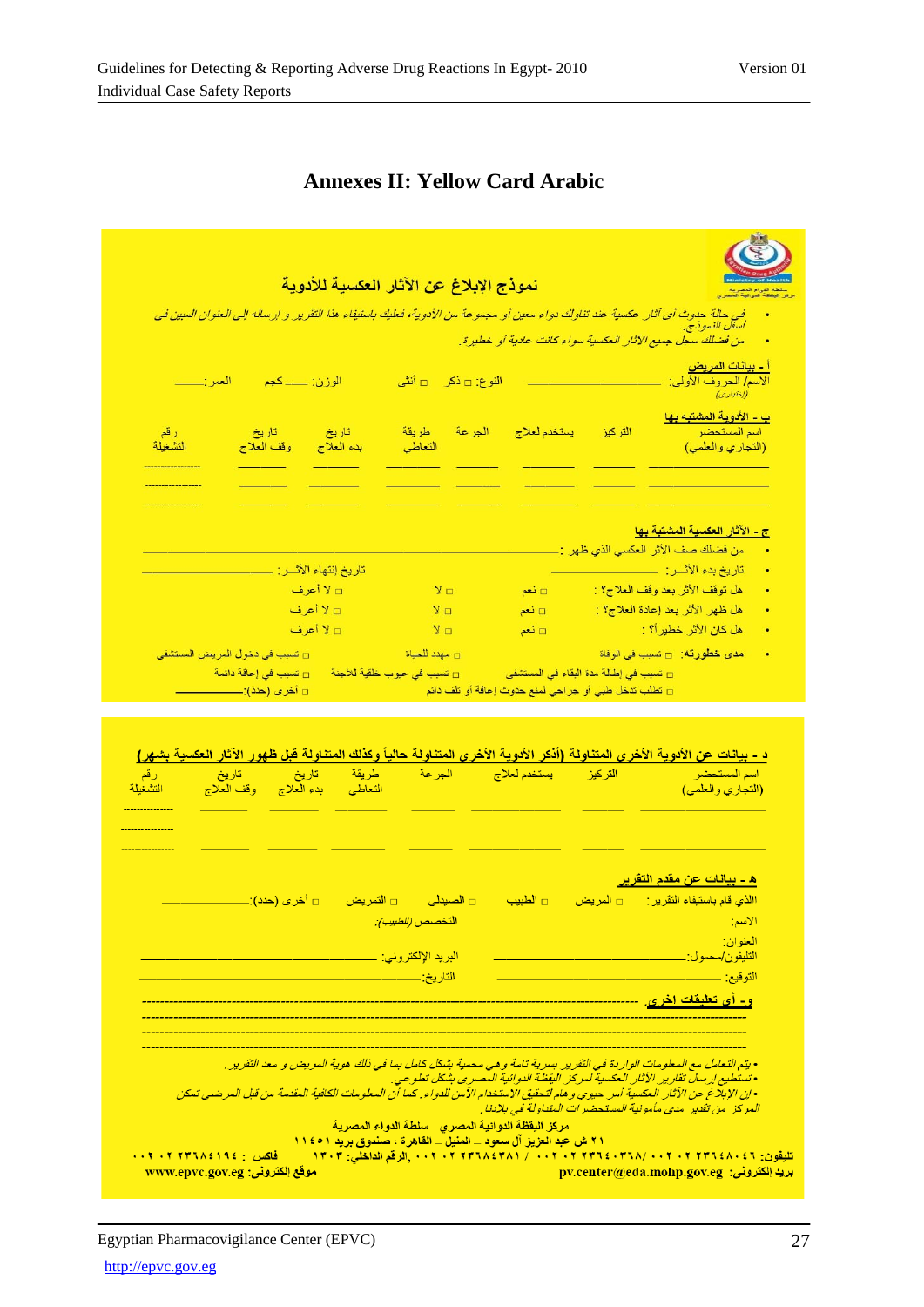## **AnnexIII: Examples of serious ADRs**

#### **Blood**

Bone marrow dyscrasias Coagulopathies Haemolytic anaemias

#### **Cardiovascular**

Arrhythmias Cardiac arrest Cardiac failure Cardiomyopathy Circulatory failure Hypertension Hypotension Myocardial Ischaemia/infarction Sudden death

## **Central nervous system**

Anorexia nervosa Catatonia Cerebrovascular accident Coma Confusional state Dependence Depression Epilepsy (inc exacerbations) Extrapyramidal reactions Hallucinations Hyperpyrexia Intracranial pressure Myasthenia Neuroleptic malignant

## **Gastrointestinal**

**Colitis** Haemorrhage Hepatic cirrhosis Hepatic dysfunction Hepatic fibrosis Ileus **Pancreatitis** Perforation Peritonitis (inc fibrosing) Pseudo-obstruction

## **Immunological**

Anaphylaxis **Arteritis** Drug fever Lupus syndrome Graft rejection Polyarteritis nodosa Vasculitis

#### **Malignancy**  Any

## **Metabolic**

Acidosis Adrenal dysfunction Diabetes Hypercalcaemia Hyperkalaemia Hyponatraemia Hypokalaemia

## **Musculoskeletal**

Arthropathy Aseptic bone necrosis Osteomalacia Pathological fracture

## **Renal**

Renal dysfunction Urinary retention

## **Reproduction**

Spontaneous abortion Antepartum haemorrhage Congenital abnormalities Eclampsia, pre-eclampsia Infertility Uterine haemorrhage, perforation

## **Respiratory**

Alveolitis (allergic, fibrosing) Bronchospasm (inc exacerbation) Pneumonitis Respiratory failure Thromboembolism

## **Skin**

Angioedema Bullous eruptions Epidermal necrolysis Exfoliation (generalised)

**Special senses**  Cataract